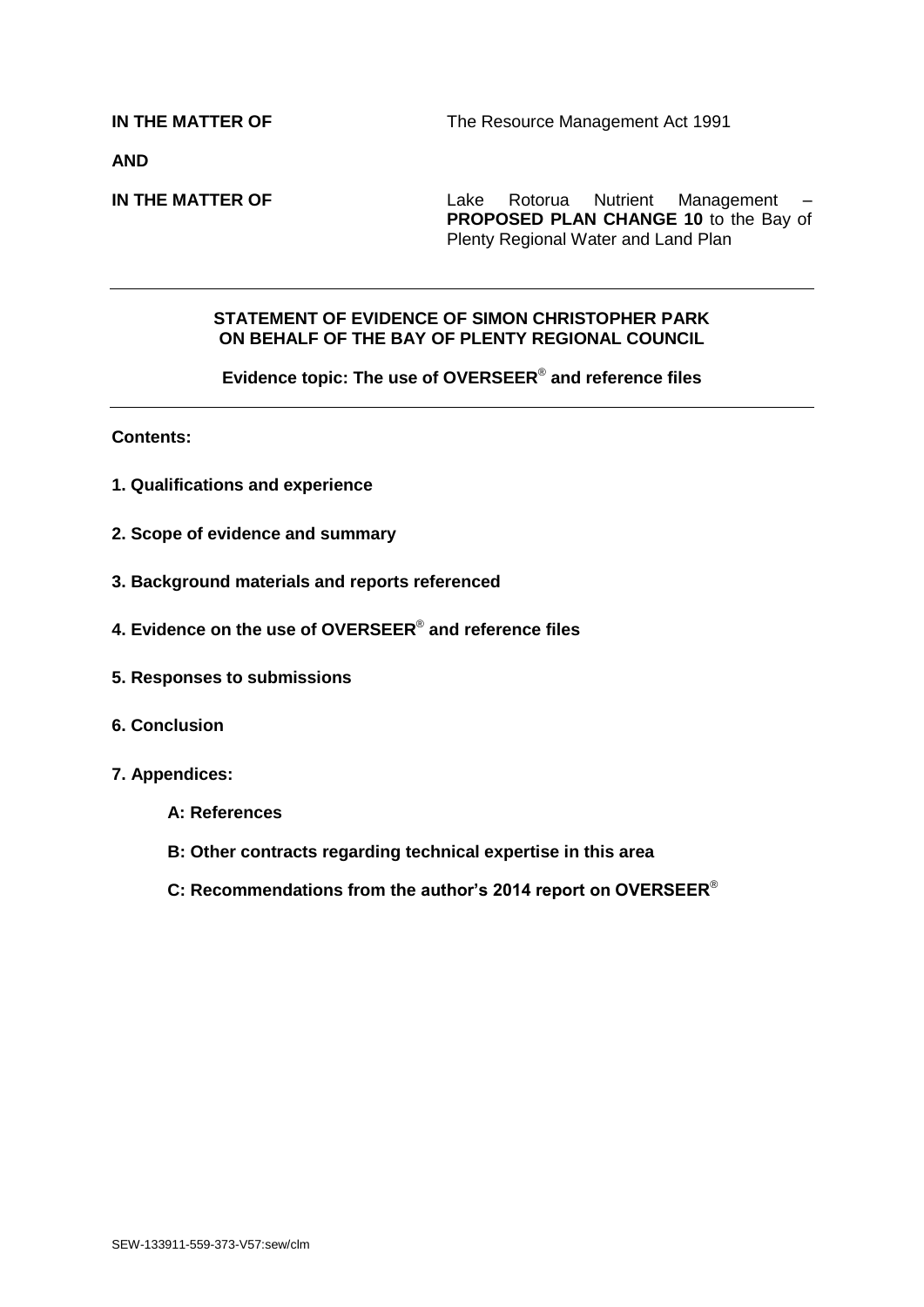### **Qualifications and experience**

- 1. My full name is **SIMON CHRISTOPHER PARK** and I am a director of Landconnect Ltd (formerly 'Headway Ltd'). I am contracted by Bay of Plenty Regional Council to provide advice on nutrient management issues within the Rotorua Te Arawa Lakes Programme. This is a contract that I have held in various permutations since 2006.
- 2. Prior to establishing my environmental consultancy business in 2006, I was employed by: Tauranga City Council (2004-2006) as a senior consents officer; Ministry for the Environment as a policy analyst on land and water issues, notably Lake Taupo nitrogen management and the 'Dairying and Clean Streams Accord (1999-2003); Bay of Plenty Regional Council as a resource consent officer (1996- 1999).
- 3. I have the following qualification: M.Sc.  $(1<sup>st</sup>$  Class Hons) in Earth Sciences from Waikato University, with a soils-focused thesis on nitrate leaching from dairy cow urine patches. I also have a Certificate in Advanced Sustainable Nutrient Management (Massey University, 2009) and recently qualified as a Resource Management Act Commissioner (Making Good Decisions course, 2016).
- 4. I have the following professional memberships: New Zealand Association of Resource Management; New Zealand Soil Science Society; New Zealand Grassland Association.
- 5. **My field of expertise is the application of nutrient management knowledge within a RMA planning framework.** This is reflected in a series of conference papers I prepared for Massey University's annual Fertiliser and Lime Research Centre workshop: Practical and regulatory factors in nutrient benchmarking with OVERSEER – a Rotorua Lakes perspective (Park and A MacCormick, 2009); [Rotorua](http://www.massey.ac.nz/~flrc/workshops/11/Manuscripts/Park_2011.pdf)  [benchmarking: challenges and progress](http://www.massey.ac.nz/~flrc/workshops/11/Manuscripts/Park_2011.pdf) (Park and P MacCormick, 2011); [Solutions](http://www.massey.ac.nz/~flrc/workshops/12/Manuscripts/Kingi_2012.pdf)  [for a sustainable Lake Rotorua: the farmers' perspective](http://www.massey.ac.nz/~flrc/workshops/12/Manuscripts/Kingi_2012.pdf) (Kingi et al, 2012); [Nitrogen](http://www.massey.ac.nz/~flrc/workshops/14/Manuscripts/Paper_Park_2014.pdf)  [losses from Lake Rotorua dairy farms -](http://www.massey.ac.nz/~flrc/workshops/14/Manuscripts/Paper_Park_2014.pdf) modelling, measuring and engagement (Park et al, 2014); [The context and practice of nutrient mitigation on Rotorua dairy farms](http://www.massey.ac.nz/~flrc/workshops/15/Manuscripts/Paper_Park_2015.pdf) (Park et al, 2015); [Considering small blocks in catchment nitrogen allocation](http://www.massey.ac.nz/~flrc/workshops/16/Manuscripts/Paper_Park_2016.pdf) (Park at el, 2016).
- 6. I do not consider that I have any conflicts of interest regarding my statement of evidence. However, I do have or have had professional working relationships with several submitters and related entities. In the interests of transparency, I note these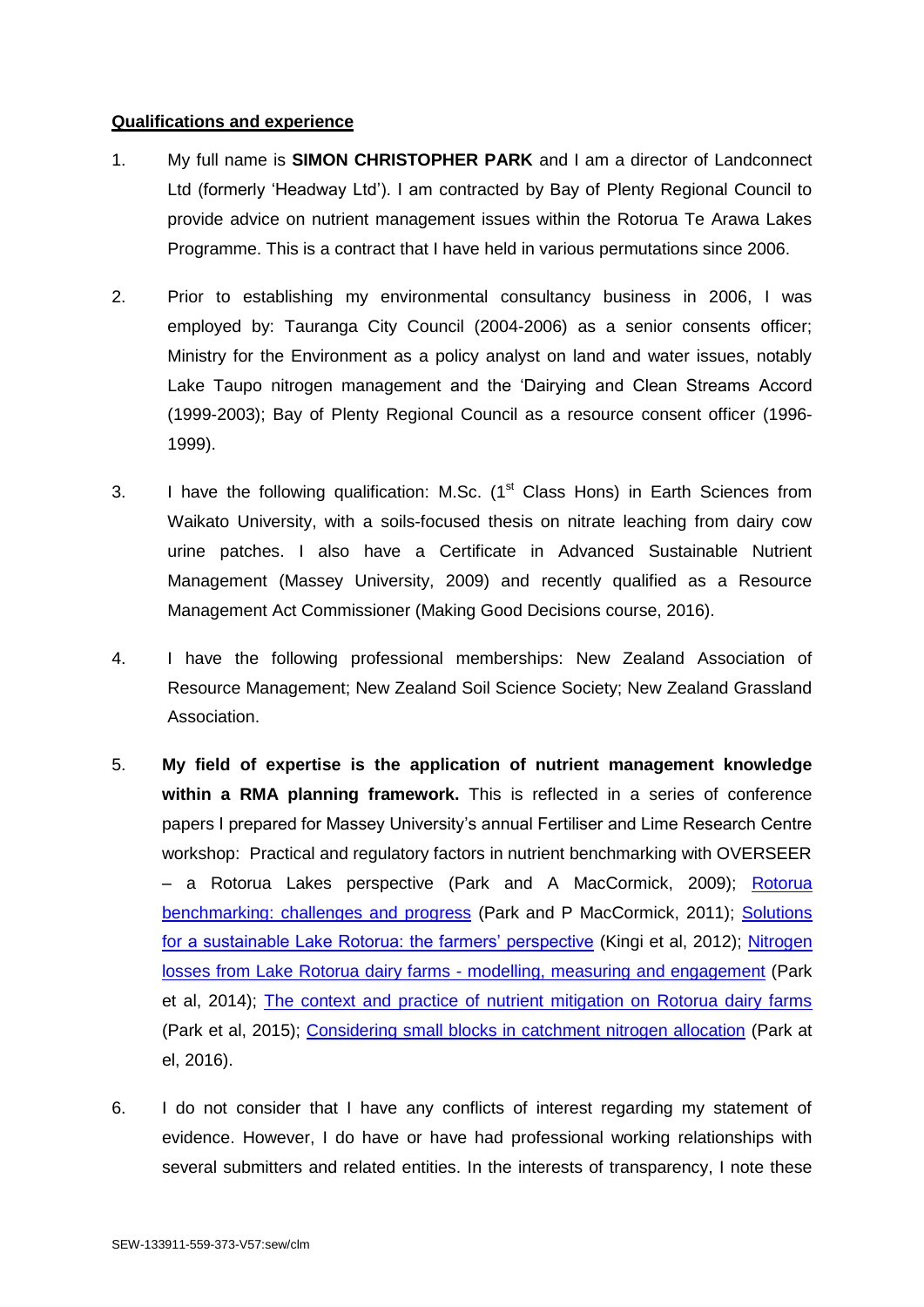relationships in Appendix B of my evidence. My work for the Bay of Plenty Regional Council has been as an independent contractor. I continue to accept technical contracts with various groups.

- 7. As a contractor to the Regional Council, I have worked in several roles within the Rotorua Te Arawa Lakes Programme in preparation for PC 10, as follows:
	- (a) I had a support role for the Lake Rotorua Primary Producers Collective from 2012 to October 2015, as noted in Appendix B.
	- (b) I was Secretariat to the Stakeholder Advisory Group (StAG) from 2012 to December 2015. I prepared agendas, minutes, liaised with StAG members and BOPRC staff, gave several technical presentations and prepared regular StAG update reports to the Rotorua Te Arawa Lakes Strategy Group. In a related post-StAG initiative, I convened a working group and drafted the Memorandum of Understanding drafted and edited.
	- (c) I gave policy and technical advice on the use of the OVERSEER<sup>®</sup> nutrient budget model (hereafter, referred to as 'OVERSEER') related to 'Rule 11' (Operative Water and Land Plan) and new draft/proposed rules. This advice extended to nitrogen allocation options and OVERSEER version management with presentations given to StAG, staff and Council.
	- (d) In related work for Council, I assisted the collaborative OVERSEER Guidance Project Board (comprising regional councils, Government and industry bodies) by writing the overall business case and drafting project briefs for the three main project outputs: (i) Technical Description of OVERSEER for [Regional Councils](http://overseer.org.nz/files/download/1d8121b05b8b934) (Watkins and Selbie, 2015); (ii) [Stocktake of Regional](http://overseer.org.nz/files/download/254238e8c9aa21d)  [Council Uses of OVERSEER](http://overseer.org.nz/files/download/254238e8c9aa21d)® (Arbuckle, 2015), and; (iii) [Using OVERSEER](http://overseer.org.nz/files/download/3575c5f091157fe)<sup>®</sup> [in Regulation](http://overseer.org.nz/files/download/3575c5f091157fe) – technical resources and guidance for the appropriate and consistent use of OVERSEER<sup>®</sup> by regional councils, August 2016 (Freeman et al, 2016).
	- (e) I assisted Mr Andy Bruere at BOPRC by supporting the Land Technical Advisory Group from 2014 to 2015, including preparing the group's Terms of Reference, agendas, minutes and several technical presentations related to OVERSEER and the Rotorua dairy SFF project.
	- (f) I provided input to several reports that influenced PC 10 development, including writing project briefs, liaising with lead contractors and peer review of drafts, including the following: (i) **[Farmer Solutions Project](http://www.rotorualakes.co.nz/vdb/document/363) (Perrin Ag**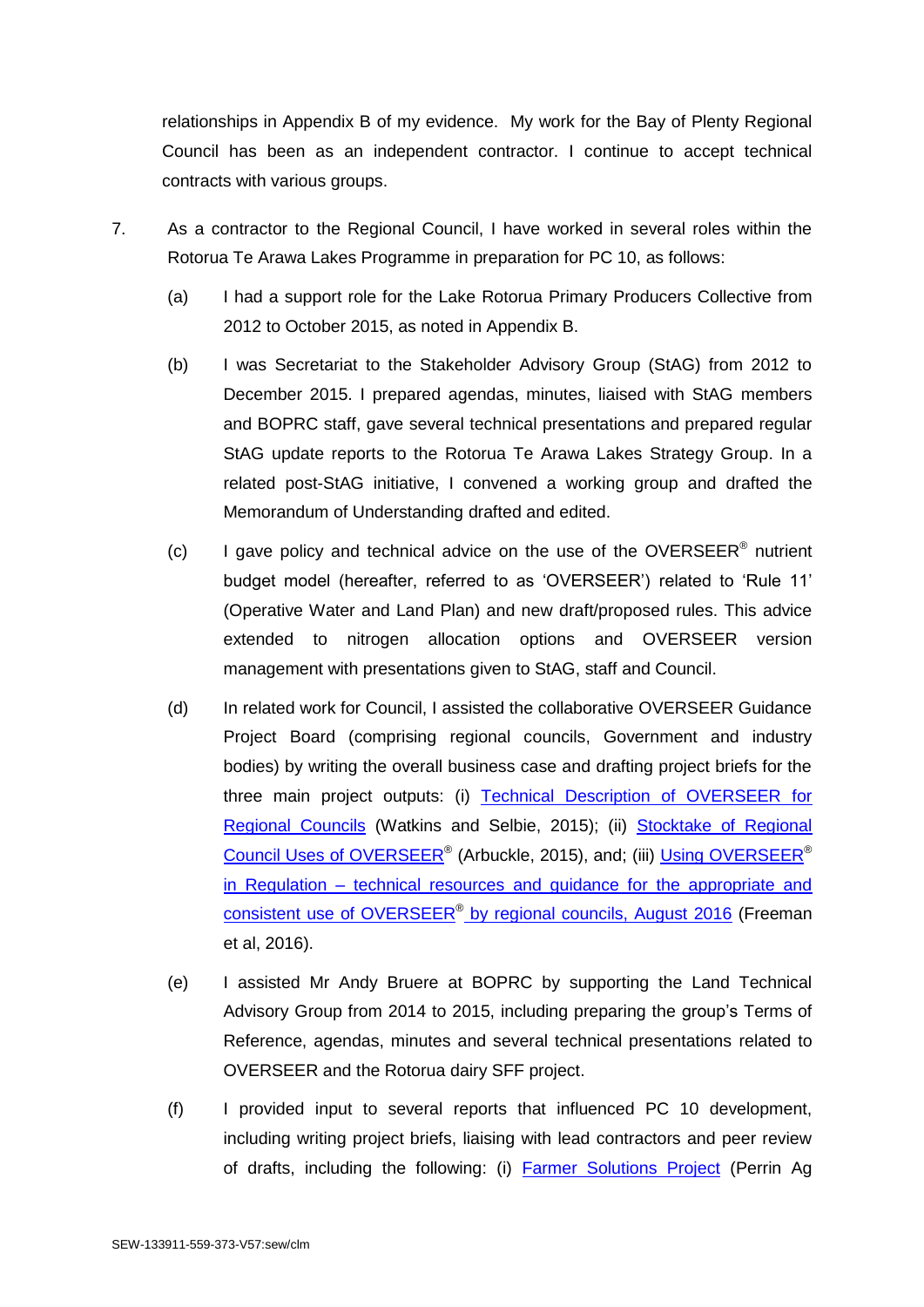Consultants, 2012); (ii) [Rotorua NDA Impact Analysis](http://www.rotorualakes.co.nz/vdb/document/736) (Perrin Ag Consultants, 2014); (iii) [On-farm effects of diverse allocation mechanisms in the Lake](http://www.rotorualakes.co.nz/vdb/document/1379)  [Rotorua catchment](http://www.rotorualakes.co.nz/vdb/document/1379) (Parsons et al, 2015).

- (g) I undertook drafting on PC10 Schedule Five on the use of reference files and contributing more generally to editing draft versions of PC10.
- 8. I have been involved with farmers and farm nutrient losses in the Lake Rotorua catchment for almost 10 years. I have had the benefit of working with local farmers, agricultural advisors, scientists and Council staff over this time. I am therefore familiar with farm nutrient loss issues in the Lake Rotorua catchment, particularly in relation to the use of OVERSEER within PC10.
- 9. I have read the Expert Witness Code of Conduct set out in the Environment Court's Practice Note 2014 and I agree to comply with it. I confirm that the issues addressed in this statement of evidence are within my area of expertise, except where I state I am relying on the specified evidence of another person. I have not omitted to consider material facts known to me that might alter or detract from my expressed opinion.
- 10. I am authorised to provide this evidence by the Regional Council.

# **Scope of Evidence and Summary**

- 11. I prepared a report entitled ['Using Overseer within Rules for the Lake Rotorua](http://www.rotorualakes.co.nz/vdb/document/694)  [Catchment'](http://www.rotorualakes.co.nz/vdb/document/694) dated 2014. A copy of that report was uploaded to the Rotorua Te Arawa Lakes Programme website and forms part of the information on a web page headed 'Calculating nitrogen loss'. The report was also referenced in the section 32 report produced by the Regional Council in support of Plan Change 10.
- 12. In collaboration with staff from Bay of Plenty Regional Council, I wrote 'Schedule LR Five  $-$  Use of OVERSEER<sup>®</sup> and Reference Files' in Plan Change 10. This Schedule describes the 'reference file method' which manages the consequences of OVERSEER version updates on a property's N loss limits.
- 13. My evidence is based upon my 2014 OVERSEER report, Schedule Five of Plan Change 10, several other reports that I refer to and my professional assessment of what is technically necessary to effectively manage nutrient losses from rural land in the Lake Rotorua catchment. I also provided input in response to issues raised in submissions relating to OVERSEER, Schedule Five and options to improve the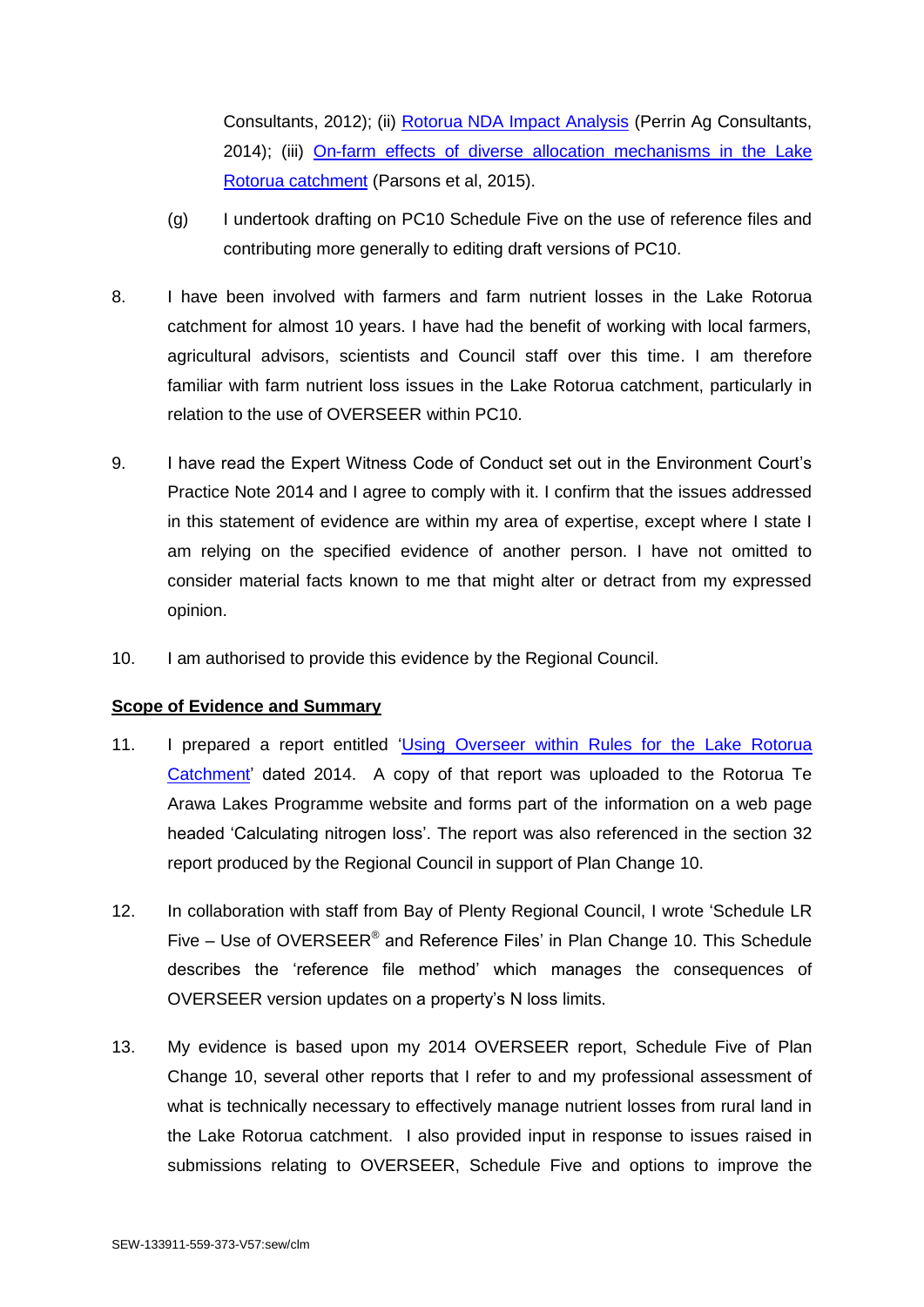reference file method. This part of my evidence is referred to in the section 42A report and resulting recommendations of staff.

14. My opinion and conclusions in the 2014 report addressed the practical and theoretical issues about using the OVERSEER nutrient model as part of a regulatory approach to the reduction of nitrogen losses from rural land uses in the Rotorua catchment. The 11 recommendations from my 2014 report are repeated in Appendix C of my evidence for ease of reference. For the most part I am still of the same opinion, except where I explain otherwise.

# <span id="page-4-0"></span>15. **In summary, I make the following conclusions and recommendations in respect of the use of OVERSEER and reference files in Plan Change 10:**

- (a) OVERSEER is used appropriately in PC10: (i) to help quantify allowable nitrogen loss at the property level, and; (ii) within rules that require compliance with those property nitrogen limits. This appropriate regulatory use of OVERSEER is based on both the robustness of the model and the methods adopted within PC10 to address the model's inherent limitations. (My detailed reasons are given in paragraphs [17](#page-5-0) to [49.](#page-16-0)) Given this, it is my opinion that it is appropriate to retain **the notified PC10 provisions related to OVERSEER. However, I do recommend some modification to the reference file method as noted in paragraph 15(b) below.**
- (b) The reference file method in LR Schedule 5 is intended to address the ongoing biannual version updating of OVERSEER which can result in changes to OVERSEER outputs, generally reflecting improved science. Since notification, some issues with the dairy reference file method were identified by Council staff, discussed with several submitters (15 September 2016), and a revised and improved reference file method developed by Mr MacCormick (Council) and Mr Matheson (Perrin Ag 2016a). **In my opinion the revised reference file method is an improvement on the notified version and I therefore recommend that it be adopted in place of the notified version.** My detailed reasons are given in paragraphs [50](#page-16-1) to [55](#page-18-0) of my evidence (see also Mr MacCormick's EIC).

### **Background materials and reports referenced**

- 16. While preparing this evidence, I have had regard to the following documents:
	- (a) Council's section 32 report, 42A report and submissions about OVERSEER.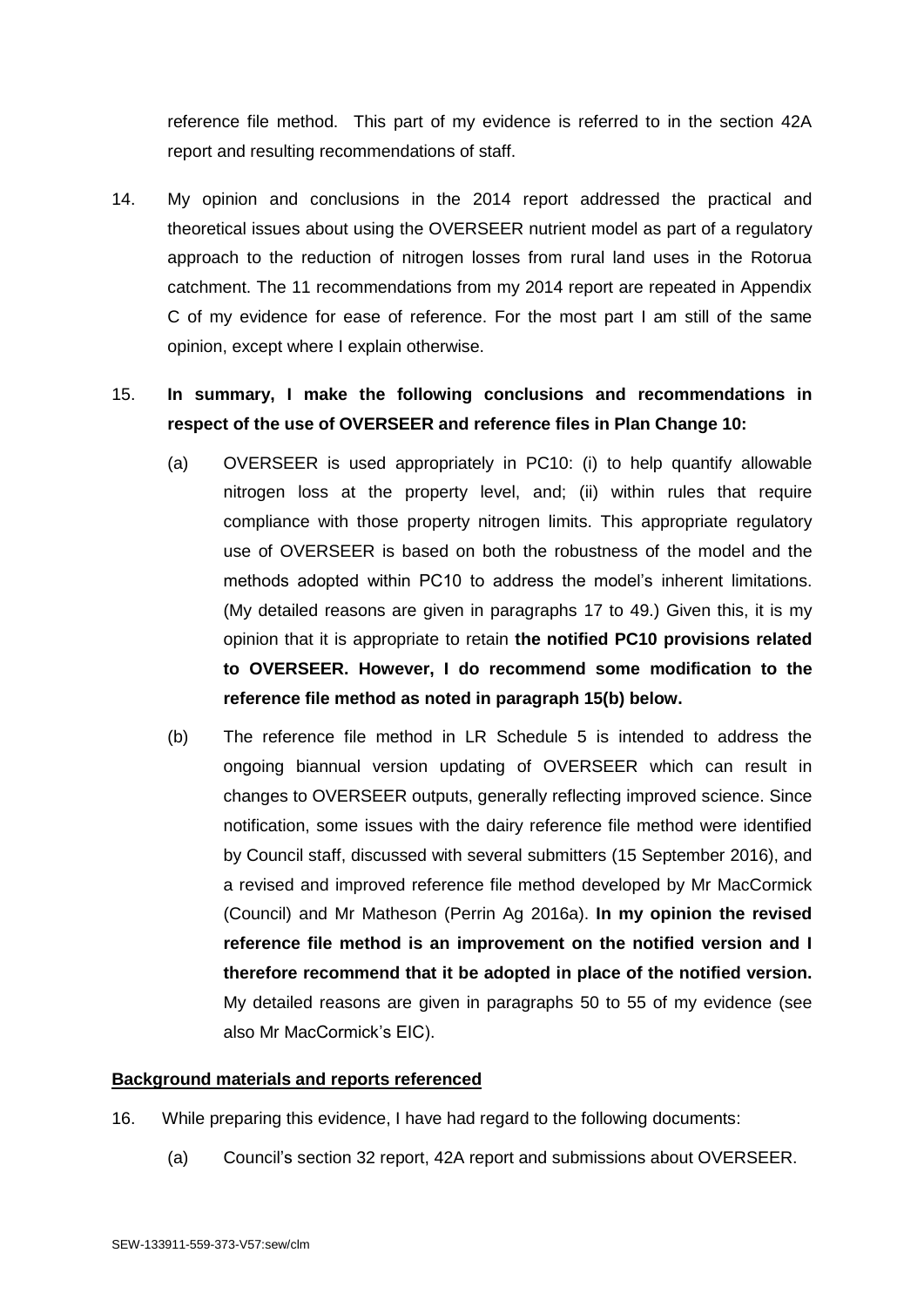- (b) Documents listed in the References section of this evidence.
- (c) The evidence of Ms Burton, Mr Lamb, Mr MacCormick and Mr Matheson.

# **Evidence on the use of OVERSEER and reference files**

- <span id="page-5-0"></span>17. OVERSEER was first developed over 20 years ago as a decision support tool to aid fertiliser decisions on New Zealand pastoral farms. Over time, OVERSEER has evolved to cover a wide range of land uses and to estimate nutrient losses from farms.
- 18. Since the mid-2000s, several regional councils found OVERSEER a useful tool to help manage diffuse nutrients within a regulatory framework. This growing regulatory use is described by Arbuckle (2015). As with all models, OVERSEER approximates reality (Freeman et al, 2016). However, OVERSEER is the most pragmatic and widely used tool to assess nitrogen (N) and phosphorus (P) loss from farms in New Zealand.
- 19. The technical basis of the model is explained in AgResearch's plain English [Technical](http://overseer.org.nz/files/download/1d8121b05b8b934)  [Description](http://overseer.org.nz/files/download/1d8121b05b8b934) (Watkins and Selbie, 2015). In the PC10 context, OVERSEER estimates the N loss rate from properties in both a predictive mode (using assumed future inputs) and a monitoring mode (using actual farm inputs). PC10 uses OVERSEER:
	- (a) to inform catchment N load modelling with different N loss rates tailored to a range of historical and current land uses i.e. ROTAN (see Dr Rutherford's EIC)
	- (b) to inform N allocation between and within major land uses i.e. the Integrated Framework (see Mr Lamb's EIC)
	- (c) to provide information to help set property N limits i.e. 2017 N start points (2022 for certain properties) and subsequent Managed Reduction Targets for 2022, 2027 and 2032, with the latter being the 2032 NDA (see Mr MacCormick's EIC)
	- (d) as part of Nitrogen Management Plans<sup>1</sup> (NMPs) (see Mr Lamb's EIC).
- 20. The regional planning uses of OVERSEER are covered in Freeman et al. (2016) by identifying ways that OVERSEER can be used effectively in regulation and methods to manage OVERSEER's limitations. In my opinion, PC10 is wholly consistent with the Freeman et al. (2016) national guidance on the appropriate use of OVERSEER in

<sup>-</sup>1 Although there are submissions that NMPs become 'Nutrient Management Plans', my evidence presumes the abbreviation is for 'Nitrogen Management Plans', as per the notified PC10.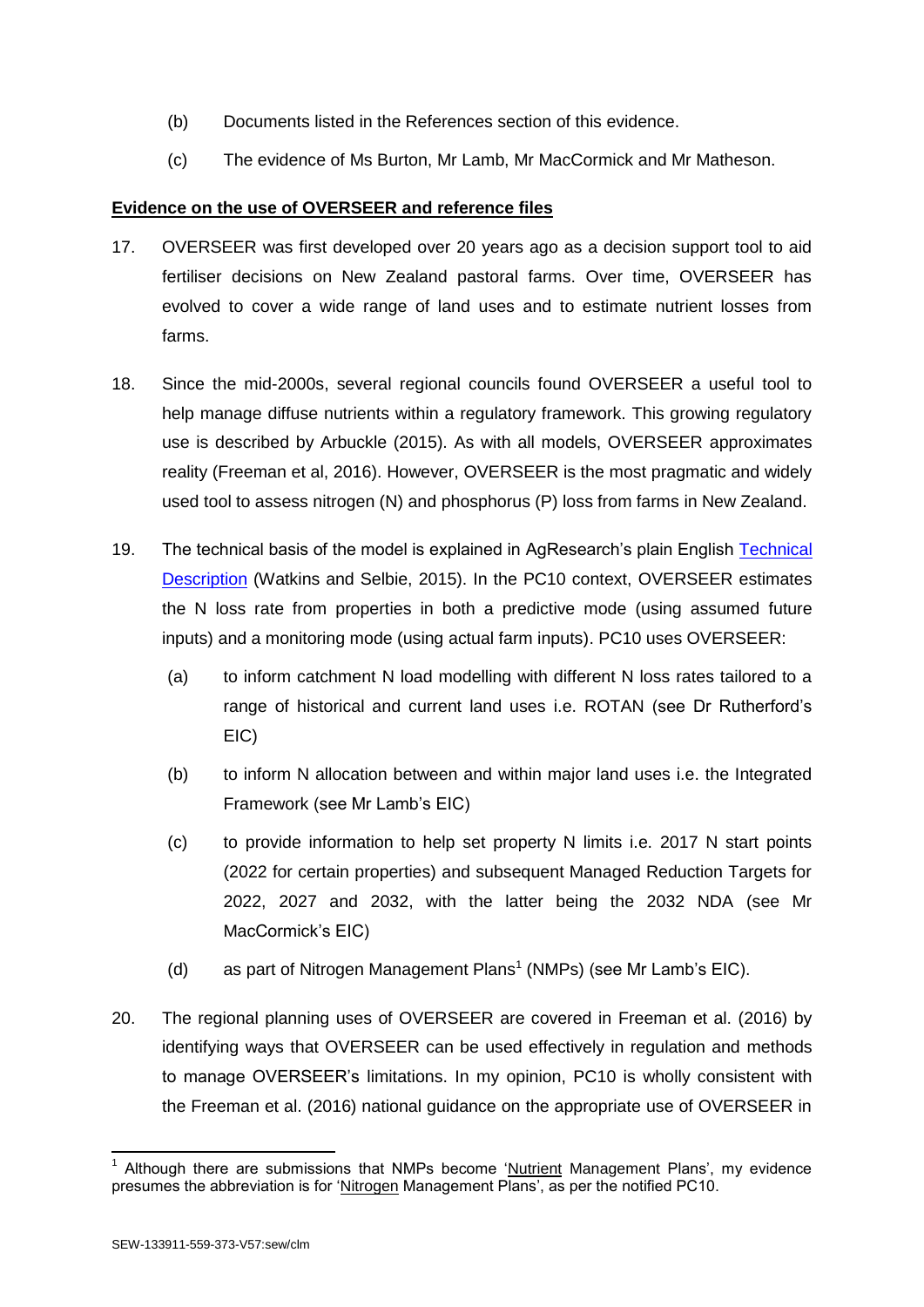regulation. This level of consistency is not the case for all the regional uses of OVERSEER elsewhere that I am aware of.

- <span id="page-6-0"></span>21. PC10's use of OVERSEER is made carefully in recognition of the model's limitations. Nevertheless, many submitters have raised concerns about OVERSEER, including:
	- (a) OVERSEER was not designed for regulation and should only be used for guidance e.g. as a decision support tool
	- (b) OVERSEER is not accurate and/or not calibrated for Rotorua conditions
	- (c) Regular version changes make it unreliable, including:
		- (i) Risk of non-compliance from version updates even though the farm system OVERSEER inputs are unchanged
		- (ii) Large changes in N loss predictions during PC10 development undermine total N load and reduction predictions
	- (d) Property N limits based on OVERSEER are not enforceable
	- (e) Not all farm systems and/or mitigations are covered by OVERSEER
- 22. Submitters also raised concerns about the reference file method, stating that is was too complex, too focused on Council data management and flawed in being linked to a single OVERSEER version (6.2.0).
- 23. The above statement of my opinion on the continued appropriateness of the use of OVERSEER in PC10 (para [15\)](#page-4-0) is made having considered these submission points.
- 24. I address these concerns in my evidence using the following **bolded** subheadings:
	- The need for quantitative assessment of N losses
	- OVERSEER's use as a decision support tool
	- Using the most recent version of OVERSEER
	- PC10 reference to OVERSEER version 5.4 values
	- Managing uncertainty in OVERSEER
	- Local calibration of OVERSEER
	- Use of data input standards and protocols to reduce variability
	- Enforceability of OVERSEER N limits
	- Alternatives to using OVERSEER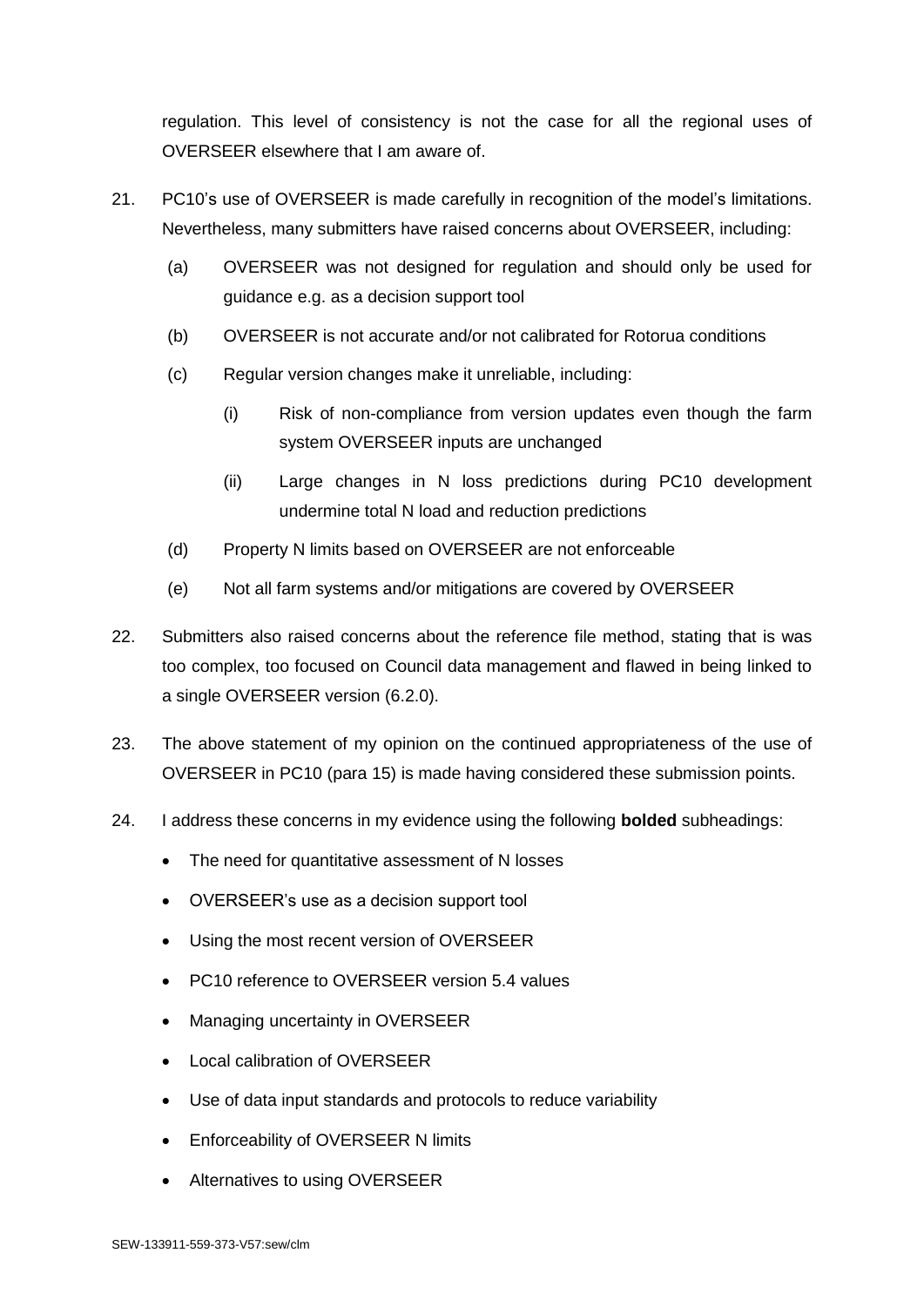Managing OVERSEER version changes with the reference file method.

### **The need for quantitative assessment of N losses**

- 25. If it was feasible to take a robust qualitative approach to managing N loss reductions in the Lake Rotorua catchment, then the use of a quantitative tool like OVERSEER may not be necessary. I consider that a quantitative tool approach is needed because:
	- (a) To achieve the Regional Policy Statement (RPS) sustainable annual nitrogen load of 435 tonnes (Policy WL 3B(c)), the aggregate reduction needed from rural land is approximately  $46\%^2$ . This is explicitly a quantitative reduction target and implicitly requires a tool capable of quantifying N reductions from rural land.
	- (b) The RPS anticipates the use of rules to achieve this reduction in N load, with Policy WL 6B stating 'Require, including by the use of rules, the managed reduction of any nutrient losses that are in excess of the limits established under Policy WL 3B…' RMA rules are generally applied and enforced at the property level which, in combination with the quantitative catchment N target, implies rules that incorporate quantitative property N limits.
	- (c) Most land in the Lake Rotorua groundwater catchment already has a property-based and OVERSEER-derived quantitative nutrient benchmark (N and P) under the operative 'Rule 11' of the Regional Water and Land Plan.
	- (d) The N allocation method adopted in PC10 relies largely on the Rule 11 benchmarks to determine the starting place for allocation limits (see s42A report by Ms Burton and Mr Lamb's EIC para 85 onwards for more detail).
- 26. The quantitative assessment of N losses from individual properties relates directly to the property's N limits for 2017, 2022, 2027 and 2032. These property-scale N assessments (based on OVERSEER) are used in two key ways:
	- (a) In future predictive scenarios i.e. determining what set of on-farm actions to include in a property's NMP that can, in combination, meet future N limits;

 2 The ROTAN in-lake steady state 'rural' N load is 526 tN/yr out of a total load of 755 tN/y (NIWA 2011). The reduction envisaged by the Integrated Framework is 240 tN, including rules and incentives but excluding the gorse scheme. 240/526 = 45.6%. 'Rural' means all non-forested rural land uses i.e. mainly drystock and dairy uses, plus minor contributions from lifestyle, cropping and horticulture.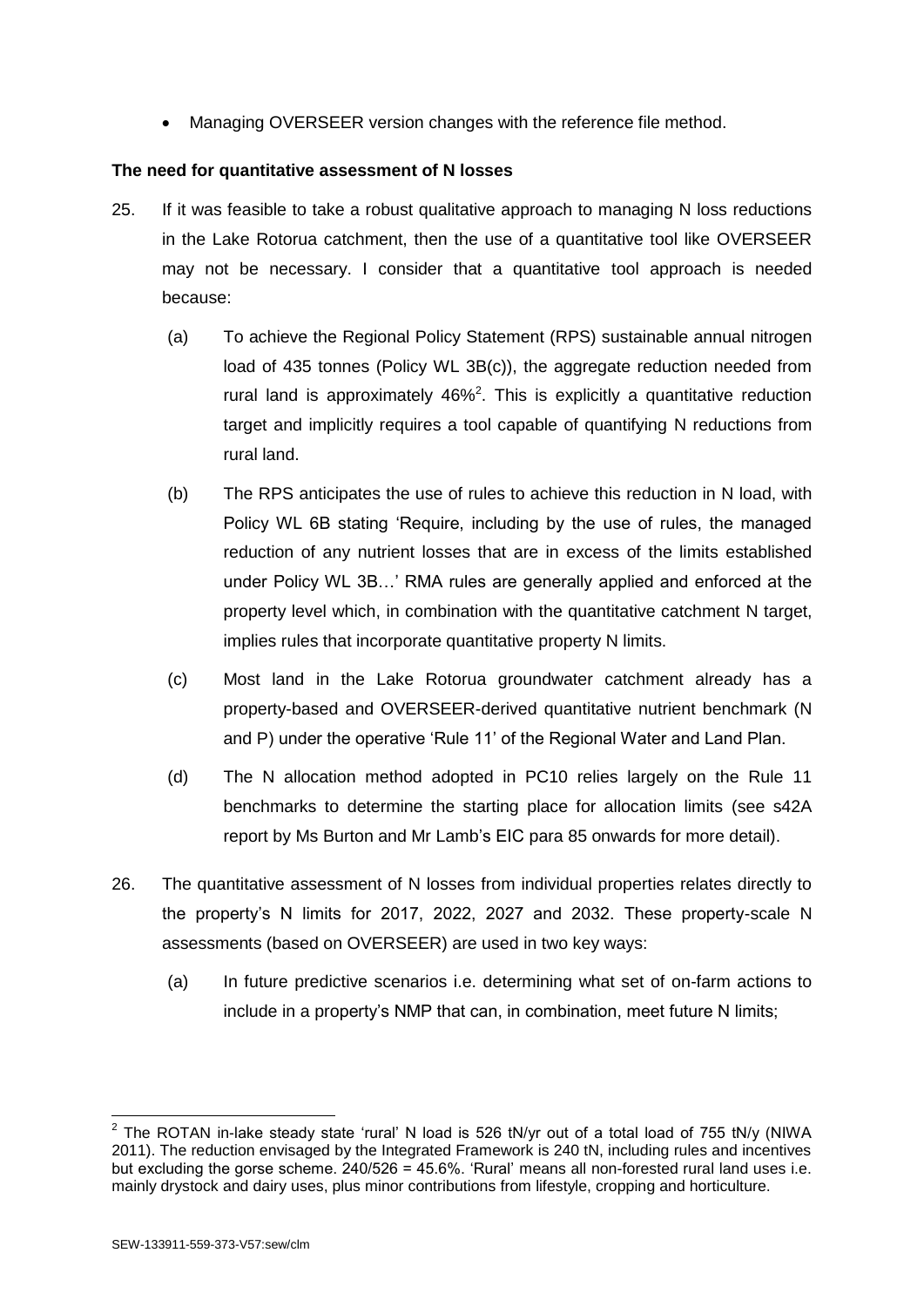- (b) In compliance i.e. retrospectively using actual property/farm inputs to determine actual N loss for the past year (or other previous years) and check against the relevant N limit and  $NMP<sup>3</sup>$ .
- 27. Several other regional councils have successfully incorporated OVERSEER into their regional plan regulations, albeit using a variety of methods. These methods are canvassed in a [2015 'Stocktake' report](http://overseer.org.nz/files/download/254238e8c9aa21d) (Arbuckle, 2015). Arbuckle also notes that the regulatory use of OVERSEER has been unsuccessfully challenged at council Hearings, the Environment Court and the High Court. The use of OVERSEER and an updating reference method has also been approved in a recent decision of Environment Canterbury, adopting the recommendations<sup>4</sup> of an independent hearings panel.
- 28. In summary, the PC10 policy context requires a method to assess property scale N losses in a quantitative manner, something that OVERSEER can do.

### **OVERSEER's use as a decision support tool**

- 29. OVERSEER is also used for fertiliser advice, from fertiliser company representatives and independent farm advisors. In general, OVERSEER files developed for fertiliser advice are simpler, quicker to prepare and less robust than a regulatory OVERSEER file, because they have a different purpose and would not be cost-effective otherwise.
- <span id="page-8-0"></span>30. The differences in purpose and file types can result in differences in N loss outputs for the same farm if a regulatory file is compared with a fertiliser advice file. This matter has been discussed between BOPRC staff and senior fertiliser company staff with the following clarification given by BOPRC $5$ :
	- (a) Fertiliser company staff and consultants completing a nutrient budget for regulatory purposes shall explain to their clients that the 'regulatory' nutrient budgets may differ from the other budgets due to the different purposes of the nutrient budgets and the data and assumptions made.
	- (b) BOPRC geospatial data will be made available promptly upon request to landowners' agents (fertiliser reps and consultants) to use in developing an OVERSEER file.

-

 $3$  The primary point of compliance for PC10 is the NMP – see Council's s42A for more detail.

<sup>&</sup>lt;sup>4</sup> Report of the Hearing Commissioners (Plan Change 3) 7 September 2016, whereby numerical flexibility caps, maximum caps and catchment load limits are updated upon each OVERSEER version update using methods set out in Schedules 29-31.<br><sup>5</sup> Persphrased from PODPC's letter sent to Belland

 $^5$  Paraphrased from BOPRC's letter sent to Ballance and Ravensdown senior staff in October 2015.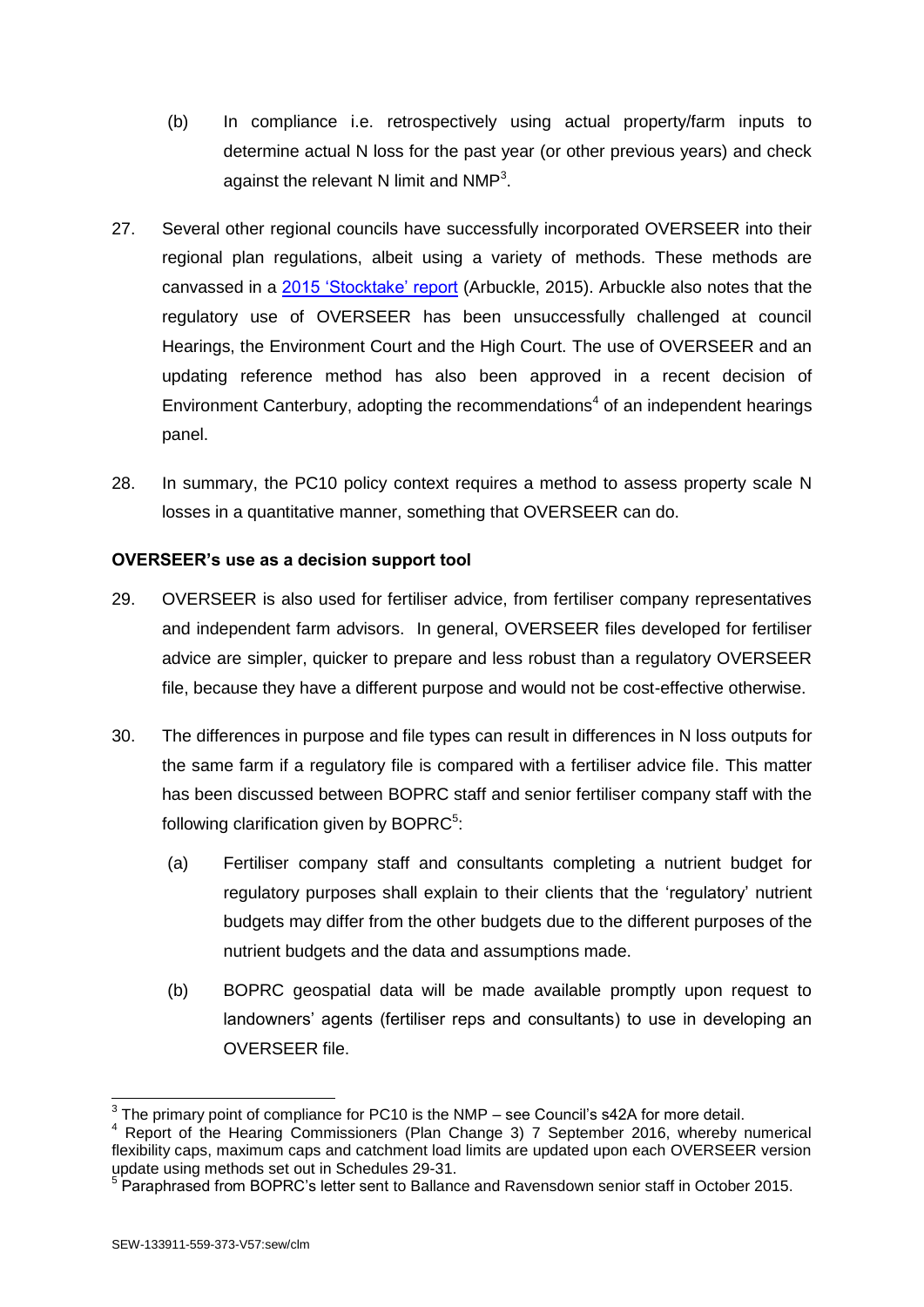31. OVERSEER can be used both as a regulatory and decision support tool, even though the latter use was the original basis for its development. These dual uses are complimentary rather than mutually exclusive, particularly when the different purposes are explicitly recognised (as described in paragraph [30](#page-8-0) above). This dual use approach is supported by Freeman et al. (2016).

#### **Using the most recent version of OVERSEER**

<span id="page-9-0"></span>32. OVERSEER is regularly updated and each new version replaces the previous version which either becomes unavailable (OVERSEER on-line) or ceases to function (downloaded stand-alone versions of OVERSEER). The rationale for OVERSEER updates is explained in Freeman et al. (2016, section 6.2) as follows:

"OVERSEER is usually updated twice per year, with one significant version change usually in May, and a minor one later in the year, usually in November. A version change can involve relatively minor matters such as the model user interface wording or an output report wording, improving the data entry methods, fixing an insignificant software bug, or adding some functionality that doesn't change the 'engine' calculations. These types of changes would not have any impact on nutrient loss estimates. Conversely, a version change can involve a significant new or upgraded module, such as happened in April 2015 with the introduction of the new irrigation module.

A significant version change can also result from incorporation of new research information, changes resulting from reviews of model components, responses to investigations into reported anomalies, updating a model component with new data (e.g., N content of pasture species), addressing a significant software defect or bug, improving an algorithm with new information, etc. These types of changes can result in significant changes in estimates of nutrient loss.

There are also important linkages with information sources such as the S-map soils database (http://smap.landcareresearch.co.nz/home) that is a recommended (BPDIS, 2016) source of soil characteristic input data for OVERSEER. Those soil characteristic inputs can affect the estimates of nutrient loss. The soil characteristics information in the S-map soils database can change as a consequence of improved information, and new S-map information used as an input into OVERSEER can result in changes in OVERSEER nutrient loss estimates.

Version changes that result in changes in estimates of nutrient loss should be considered as moving towards a closer approximation of what the actual losses are likely to be i.e., reducing the uncertainty associated with nutrient loss estimates."

- 33. My 2014 report (Park, 2014) and Freeman et al (2016) recommend always using the most recent version of OVERSEER. PC10 (as notified) takes a hybrid approach to specifying the OVERSEER version:
	- (a) The initial N allocation prescribed in LR Schedule One relies on OVERSEER version 6.2.0. The N allocation limits (start point, MRT & NDA) are subsequently adjusted using reference file method which occurs when an NMP is first determined and whenever it is updated (at least every five years).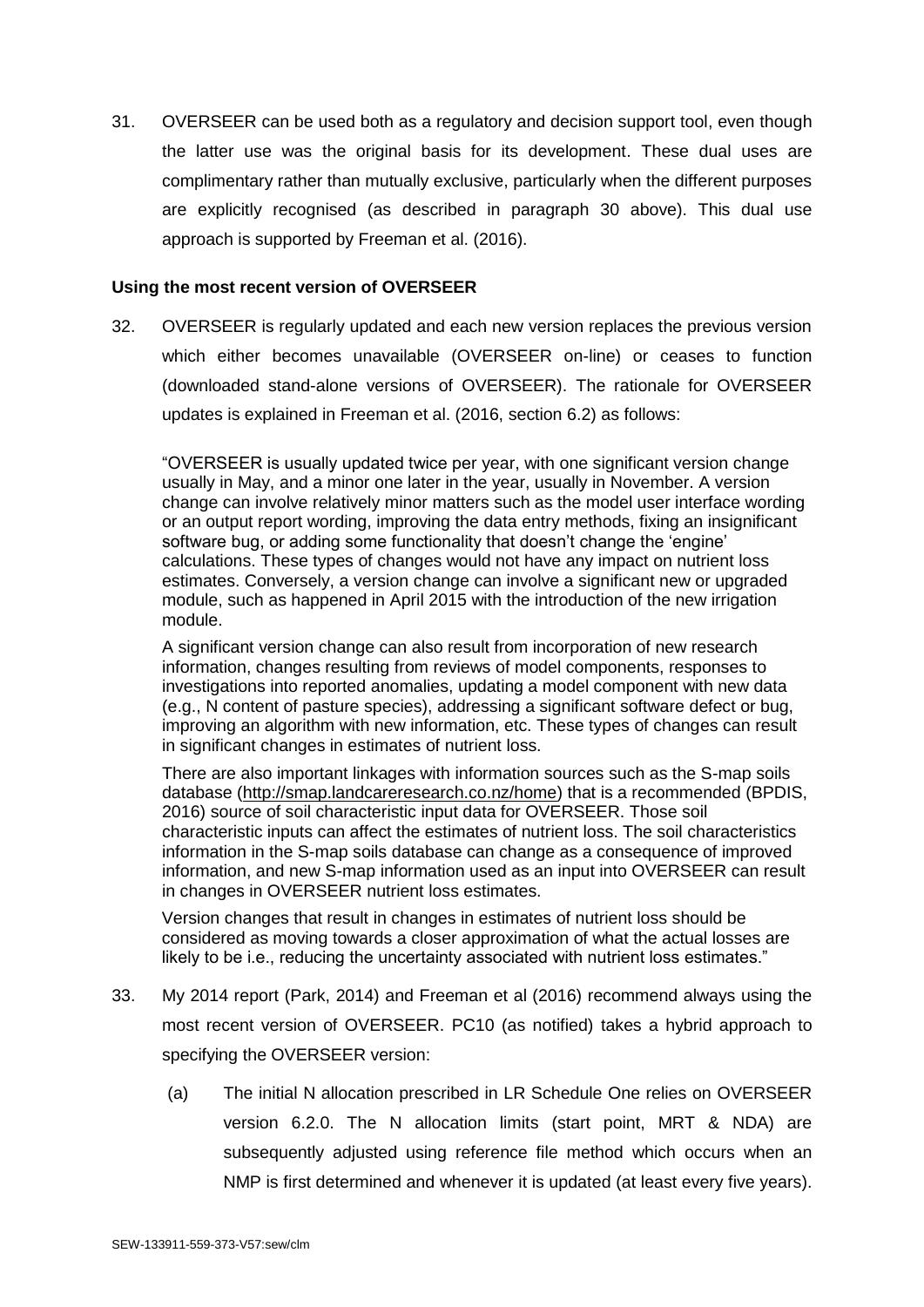Within each sector, the N limit adjustments will be in proportion to the shift in the sector reference file. Therefore the 'within sector' proportionality of the original allocation (in OVERSEER version 6.2.0) will be maintained. The rationale is that the proportionality of the initial N allocation is sound and should therefore be maintained into the future.

- (b) The latest OVERSEER version will always be used by landowners and BOPRC to check compliance against N limits after the latter have been adjusted via the reference file method. This enables a 'like with like' comparison between a property's current OVERSEER file N output and the property's N limit.
- <span id="page-10-1"></span>34. There are several alternative ways to address the challenge of ongoing OVERSEER version updates. These are canvassed extensively in Freeman et al (2016) and more briefly in the PC10 s32 report. Section 10.6.2 of Council's s32 report summarised the non-reference file alternatives as follows:
	- (a) Ignore version changes by using a specific OVERSEER<sup>®</sup> version indefinitely, with compliance against fixed NDA levels.
	- (b) Use a specific OVERSEER<sup>®</sup> version for a finite period, then formally update the specified version and recalculate NDAs via a plan change process.
	- (c) Do not specify any version, but rely on OVERSEER®-based actions being incorporated into the Nitrogen Management Plan which is subject to compliance monitoring.
	- (d) Always use the latest version of OVERSEER<sup>®</sup> and allow some informal compliance flexibility against fixed NDA levels.
- <span id="page-10-0"></span>35. The preferred option in PC10 is to use the latest version of OVERSEER and specify a method to adjust NDAs to maintain the proportionality of individual property N limits across multiple future version changes. This adjustment method is the Schedule Five reference file method (see para [48](#page-15-0) to [54](#page-18-1) on of my evidence). My opinion is that the rationale provided at Section 10.6.2 of the s32 report for using the latest version of OVERSEER remains sound, subject to (i) the initial allocation being determined once using a single version (i.e. 6.2.0), and (ii) using reference files to maintain allocation proportionality across version updates. The potential problems that may arise if reference files (or a comparable version management method) are not used are addressed in paragraph [53](#page-18-2) of my evidence.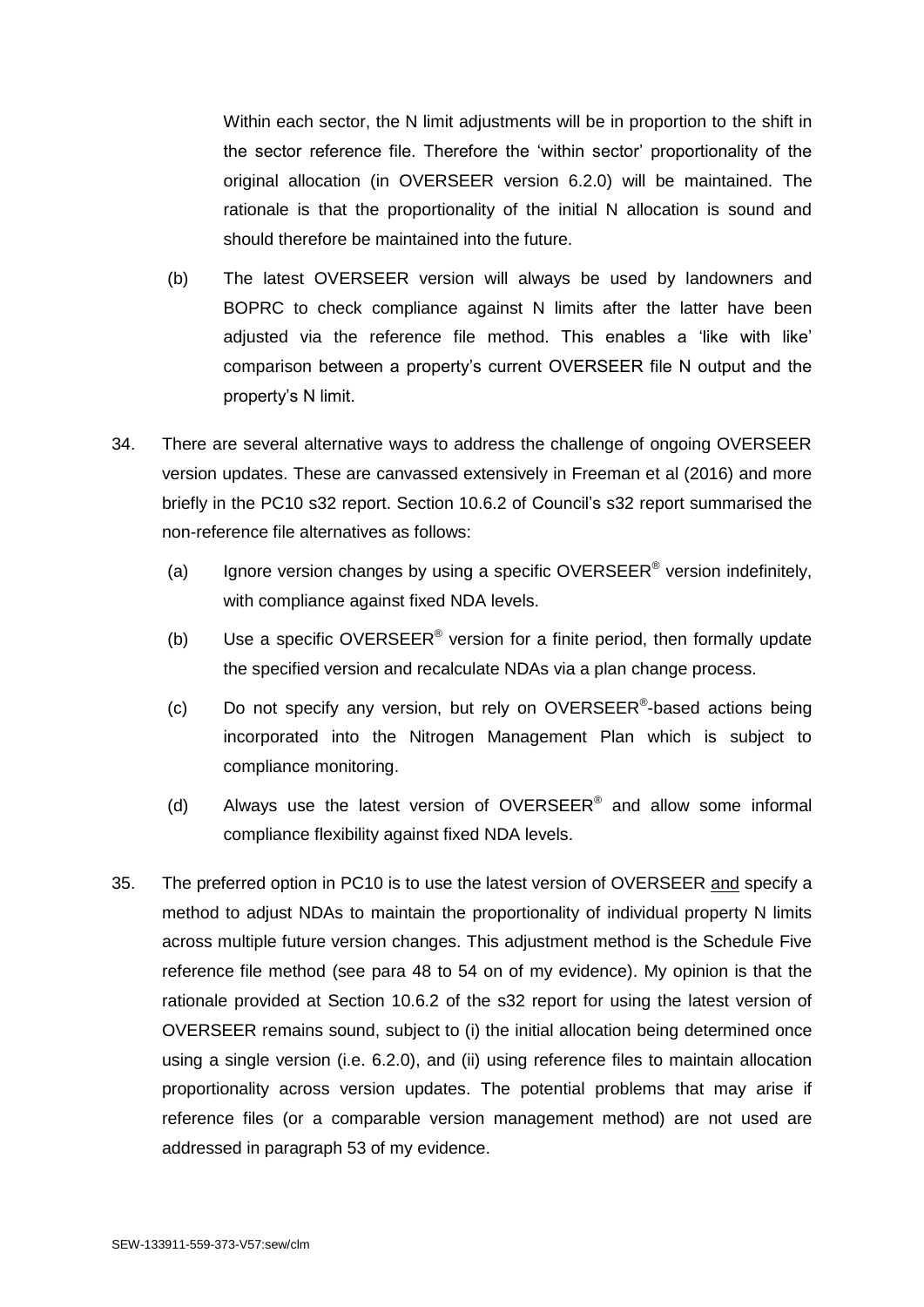### **PC10 reference to OVERSEER version 5.4 values**

- 36. PC10 briefly refers to version 5.4 of OVERSEER in its Introduction section<sup>6</sup> when describing overall catchment N loads to the lake, as determined by the ROTAN model. That is because when the ROTAN model was developed and the associated report was published (NIWA, 2011), the then current version of OVERSEER was 5.4 (or subsidiary versions<sup>7</sup>). The balance of PC10 refers to either version 6.2.0 for initial N allocation purposes, or to the 'latest version of OVERSEER' all other purposes.
- 37. It is acknowledged that this approach gives potential for confusion, especially as there were large average increases in N loss since OVERSEER version 5.4. In the real world, an OVERSEER version change will not change:
	- (a) Actual N leaching rates
	- (b) Actual N attenuation
	- (c) Actual N load to the lake
	- (d) The overall % N reduction effort needed from farmers.
- 38. The 'Integrated Framework' essentially fixed the overall farm N reduction effort at 27% below 2001-2004 levels, and this overall reduction proportion remains constant despite OVERSEER version updates. The science implications of changes in modelled N leaching rates, including attenuation, is covered in the evidence of Mr Bruere and Dr Rutherford.

### **Uncertainty in OVERSEER**

- 39. Concerns have been raised by PC10 submitters about uncertainty in OVERSEER N loss predictions. These concerns are more acute when OVERSEER is being used in a regulatory context like PC10. I cover those concerns below:
- 40. The science team responsible for developing OVERSEER advise that it is more appropriate to use the term 'uncertainty' rather than 'accuracy'. This is because it is not feasible to directly compare modelled losses with measured losses, other than on an intensively monitored research farm setting such as the 'farmlets' used to calibrate the model. Shepherd et al (2013) canvassed OVERSEER uncertainty and made several broad observations about reducing uncertainty, including:

 6 Table notes for Tables LR 1 and LR 2.

 $7$  Versions 5.4.9 and 5.4.11 were the main versions used during ROTAN development but they had very similar N losses for the same land use.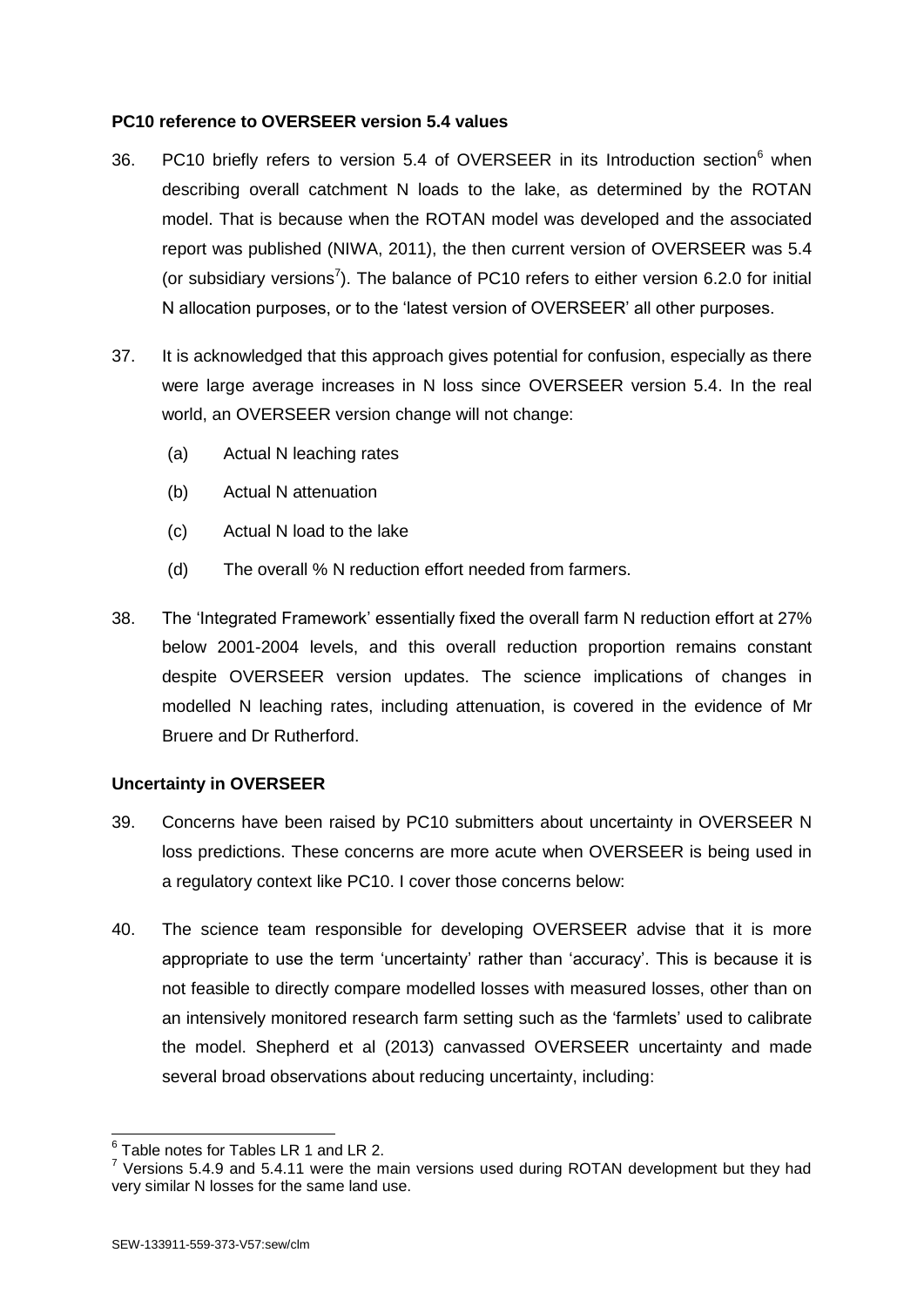- (a) Improvement will occur with ongoing model development, particularly additional calibration datasets that extend beyond the biophysical parameters of the current datasets<sup>8</sup>.
- (b) Comprehensive data input protocols are needed $9$ .

### **Local calibration of OVERSEER**

- <span id="page-12-0"></span>41. OVERSEER has not been calibrated for Rotorua conditions, specifically high rainfall conditions. Field trials elsewhere in New Zealand used to calibrate OVERSEER were located on sites with less than 1500 mm annual rainfall (typically 800-1200 mm/yr) and the Rotorua catchment rainfall range is approximately 1300-2500 mm. OVERSEER can predict nitrogen loss outside its calibration range by applying known science principles, particularly around N cycling, soil properties, hydrology and climate. The predictive uncertainty of any biophysical model will be greater when it is applied outside the set of biophysical conditions used to calibrate the model. Council has recognised this issue and has addressed it in three ways:
	- (a) Council asked AgResearch to review available N leaching data from the Lake Rotorua catchment and compare it with OVERSEER N loss predictions. The data came from two sets of field trials run by AgResearch as part of recent SFF projects<sup>10</sup>. Both sites had below average rainfall for the catchment. The report concluded that:

*'The analysis of these two trials showed that the comparison between measured vs. modelled N leaching values are reasonable when drainage values are aligned and the relativity of treatment effects (DCD, restricted grazing, reduced fertiliser) was of the right order'* (Watkins and Selbie, 2015).

(b) In recognition that the two Rotorua SFF trials were on relatively drier sites and that national calibration datasets focus on sites with less than 1500 mm annual rainfall, Council initiated local OVERSEER calibration trials in April 2016. These are taking place on two dairy farms in the Lake Rotorua catchment, one on a pumice soil and the other is on a podzol soil. Historical data indicates that both sites receive at least 2000 mm annual rainfall (on average). The trials will run for three years and are being managed by

 8 Shepherd et al (2013) at [33].

 $^{9}$  Shepherd et al (2013) at [35-36].

<sup>&</sup>lt;sup>10</sup> The first SFF trial at Wharenui farm (dairy and drystock) ran 2005-2008. The second SFF trial was at Parekarangi Trust's dairy farm and ran from 2012-2015 with the final year being funded separately from SFF. However, the AgResearch N data review focused on just 2013-2014 due to 2012 being a 'settling-in' year and 2015 data was still being generated at the time of the review.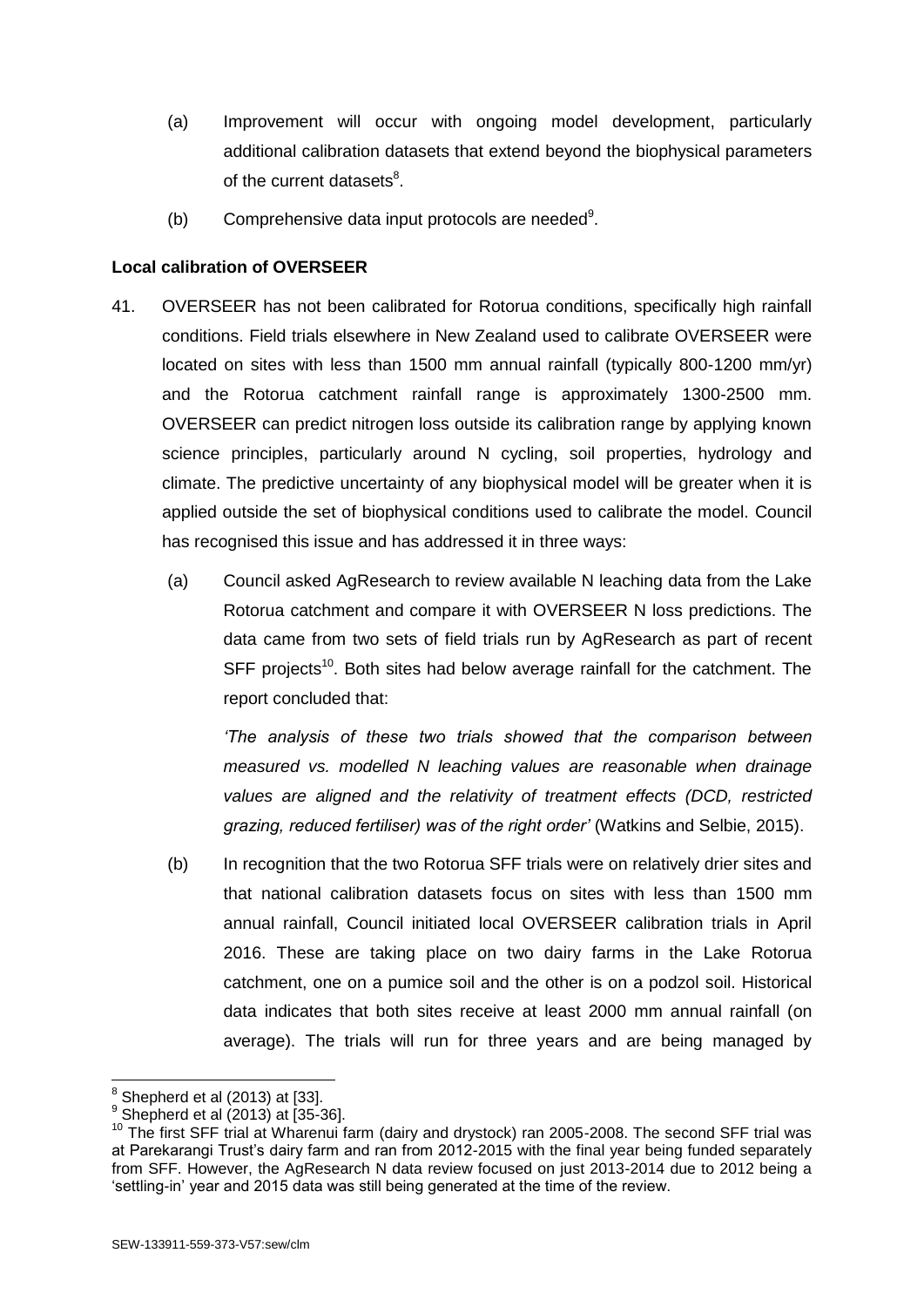AgResearch with project funding from Council, DairyNZ and AgResearch itself. It is anticipated that, upon completion, trial results will enable calibration (or validation) of OVERSEER - this has been reinforced by a letter from Dr Caroline Reed, OVERSEER Ltd CEO.

(c) Method LR M2 provides for science and policy reviews every five years. Such reviews will be able to fully consider any OVERSEER improvements and changes in its calibration.

#### **Use of data input standards and protocols to reduce variability**

- <span id="page-13-0"></span>42. OVERSEER does generally assume best practice because it would not be possible to model the wide range of potential poor practices. However, it can model some 'poor' practices that tend to increase N losses, such as applying a large amount of N fertiliser in winter (Watkins and Selbie, 2015). The scope for unaccounted N losses from poor farm nutrient practices will be reduced (but not eliminated) though improved farmer awareness and engagement through the NMPs e.g. one of the NMP requirements is that 'fertiliser must be applied in accordance with the Code of Practice for Nutrient Management 2013 or as updated' (PC10 Schedule LR Six, clause 5(f)).
- <span id="page-13-2"></span>43. It is correct that different expert OVERSEER users can get different N loss rates for the same farm/year. This issue was noted by Shepherd et al (2013) and has since been partly addressed by the OVERSEER Ltd's Best Practice Data Input Standards (BPDIS, OVERSEER Ltd, 2016). The BPDIS was first introduced in 2013 and are updated with each OVERSEER version release. The national BPDIS includes flexibility for some OVERSEER input parameters within a preferential hierarchy i.e. users are encouraged to apply the 'best' data inputs (where available) but are not required. Given the importance of input consistency in the regulated Lake Rotorua catchment, Council developed a complementary suite of data input protocols that limit user discretion .
- <span id="page-13-1"></span>44. In addition to the national BPDIS and Council's local input protocols, Council also applies quality control checks to further minimise potential discrepancies in OVERSEER N outputs, as follows:
	- (a) PC10 NMPs and OVERSEER nutrient budgets must be prepared by a 'Suitably qualified and experienced person', approved by the Chief Executive (or delegate) of Council i.e. there is a potential sanction if high standards are not maintained.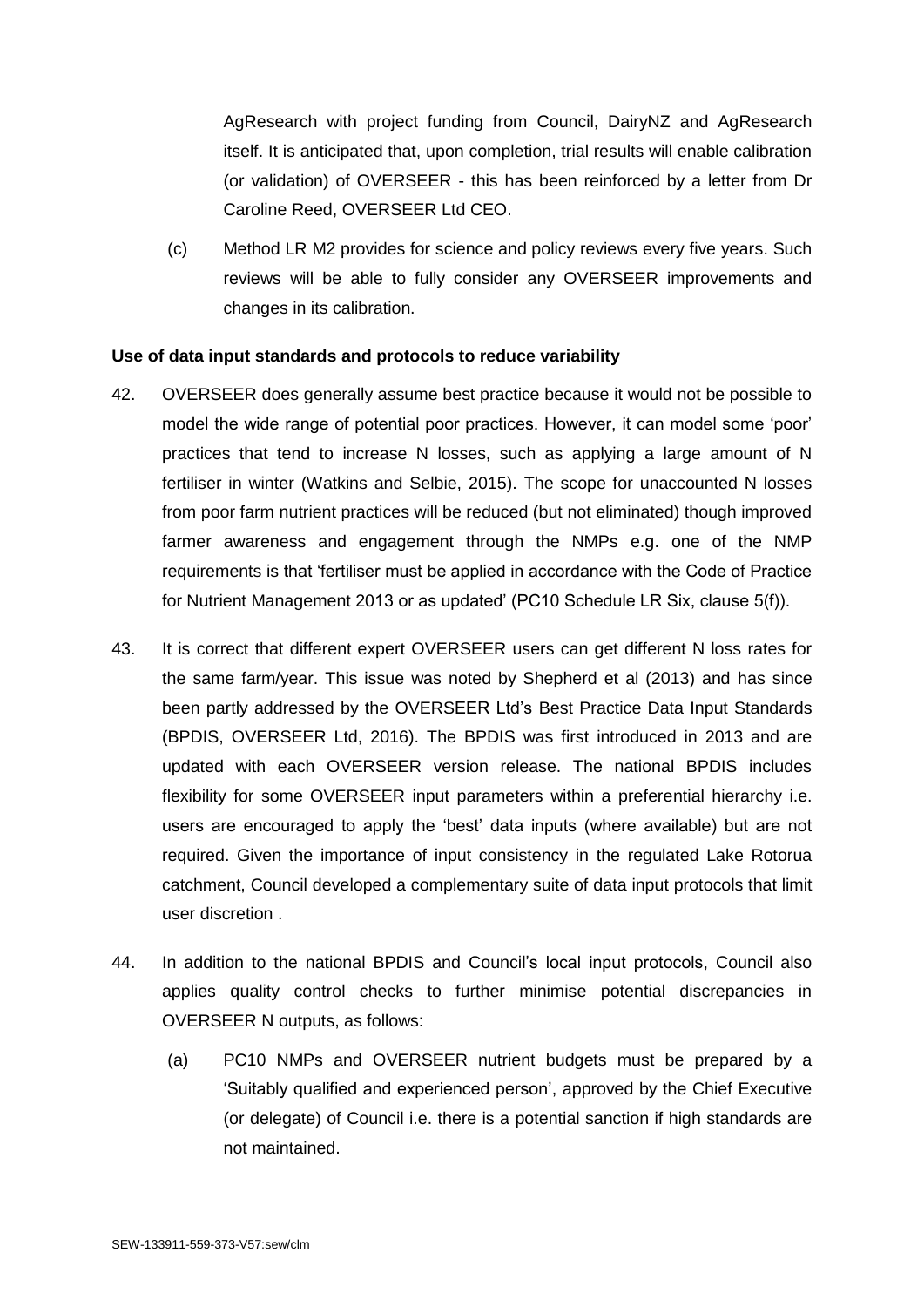- (b) Council staff audit NMPs and accompanying OVERSEER files submitted by landowners and their advisors. These audits are occurring now (on provisional NMPs and OVERSEER files) and are expected to continue as PC10 progresses towards operative status.
- 45. In addition to the calibration and user/input variability issues canvassed in paragraphs [42](#page-13-0) to [44](#page-13-1) above, OVERSEER uncertainty is further reduced in PC10 through the consistent use of several biophysical input parameters that cannot be influenced by variable farm management. Even if OVERSEER is not accurately modelling the impact of these biophysical parameters, this 'inaccuracy' will largely cancel itself out when comparing different management scenarios on the same farm or on biophysically similar farms. These 'fixed' biophysical input parameters include:
	- (a) Soil type, determined by Landcare Research's S-map database which is now incorporated into OVERSEER
	- (b) Slope, determined by Council's GIS using accurate LiDAR data
	- (c) Rainfall and other climatic factors, determined by NIWA's virtual climate model incorporated into OVERSEER.

### **Compliance and OVERSEER N limits**

- 46. There is no case law on enforcement against OVERSEER N limits imposed through regional plans and resource consents. While this is partly due to the relative novelty of such limits, it is a legitimate concern for submitters and Council. The concern is based on the difficulties of proving an adverse effect while acknowledging the uncertainty in OVERSEER predictions of that effect i.e. the degree of exceedance of any N limit. This concern is amplified by when version changes can result in different N loss predictions with no change in farm inputs.
- 47. PC10 largely addresses the OVERSEER compliance challenges by making the primary point of compliance the NMP (for activities requiring resource consent). While the NMP is based partly on an OVERSEER budget and OVERSEER-derived N limits, it also comprises a set of defined actions to be implemented over a five year period. These actions will include the areas for different land uses (e.g. dairy pasture, crop and trees), stocking rate and stock type, fertiliser use, effluent practice and imported feed. Most of these 'inputs' can be easily monitored by both the landowner and Council compliance staff i.e. NMP non-compliance can often be determined during a site visit.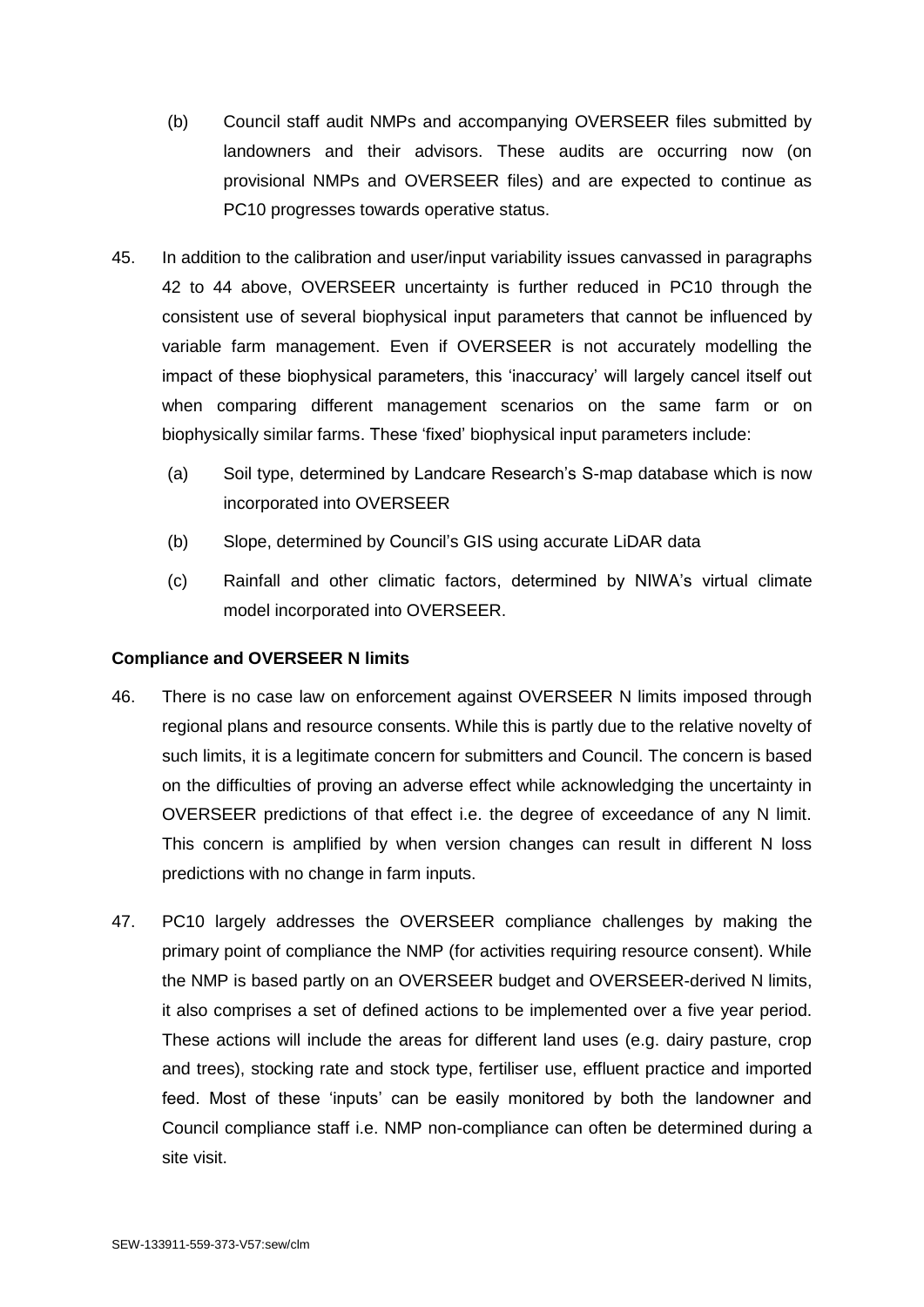### **Alternatives to using OVERSEER**

<span id="page-15-0"></span>48. Consideration of alternative methods to achieve control of nitrogen losses at the property scale need to be addressed in terms of the direction set by the (RPS) and current knowledge of nitrogen losses. The potential alternatives to using OVERSEER in PC10, and the reasons why they are not as effective as OVERSEER are shown in Table 1 below, adapted from Park (2014):

| <b>Alternative to</b><br><b>OVERSEER</b>         | Reasons for not using the alternative                                                                                                                                                                                                                                                                                                                                                                                                                                                |
|--------------------------------------------------|--------------------------------------------------------------------------------------------------------------------------------------------------------------------------------------------------------------------------------------------------------------------------------------------------------------------------------------------------------------------------------------------------------------------------------------------------------------------------------------|
| Direct measurement<br>by sampling<br>groundwater | Cost prohibitive, especially in the long-term<br>Practical difficulties in attributing measured N to a specific<br>٠<br>property and limitations in sampling methods<br>Measurement uncertainty may be comparable to modelling<br>uncertainty i.e. there will be variability in results, even at the<br>same sampling site, due to natural variability in addition to<br>season and farm management variability                                                                      |
| Other computer<br>models                         | No other model comes close in terms of: (i) applicability to a<br>$\bullet$<br>wide range of common New Zealand farm systems and<br>practices; (ii) the use of readily available farm input data; (iii) a<br>large pool of qualified users; (iv) almost 10 years of regular use<br>in the Lake Rotorua catchment encompassing a large majority<br>of the rural land subject to PC10.                                                                                                 |
|                                                  | It is accepted that OVERSEER does not model all possible<br>situations (e.g. nurseries) and therefore provision has been<br>made for alternative models (see proposed LR Rule R11). In<br>practice, the use of an alternative model will still face<br>challenges around the adequacy of input data and local<br>calibration.                                                                                                                                                        |
| Good nutrient<br>practices                       | It is difficult to define good nutrient practices, especially to<br>cover a wide range of farm system types and variation from<br>farm to farm. Council, industry bodies and individual farmers<br>will have different concepts of what constitutes good practice.<br>It is also difficult to quantify the level of N reduction from<br>adopting 'good practice', especially given the context of the 435<br>tN target.<br>Moving away from a quantitative NDA as the basis for PC10 |
|                                                  | would also jeopardise the Incentives Scheme which relies on<br>reductions below NDA quanta.                                                                                                                                                                                                                                                                                                                                                                                          |
| Input controls                                   | It would be possible to develop a suite of farm input limits to<br>$\bullet$<br>achieve large reductions in N loss. Limits would logically need<br>to apply to those factors that significantly influence N leaching.<br>However, there are many such factors:                                                                                                                                                                                                                       |

**Table 1: Potential Alternatives to Using OVERSEER in PC10**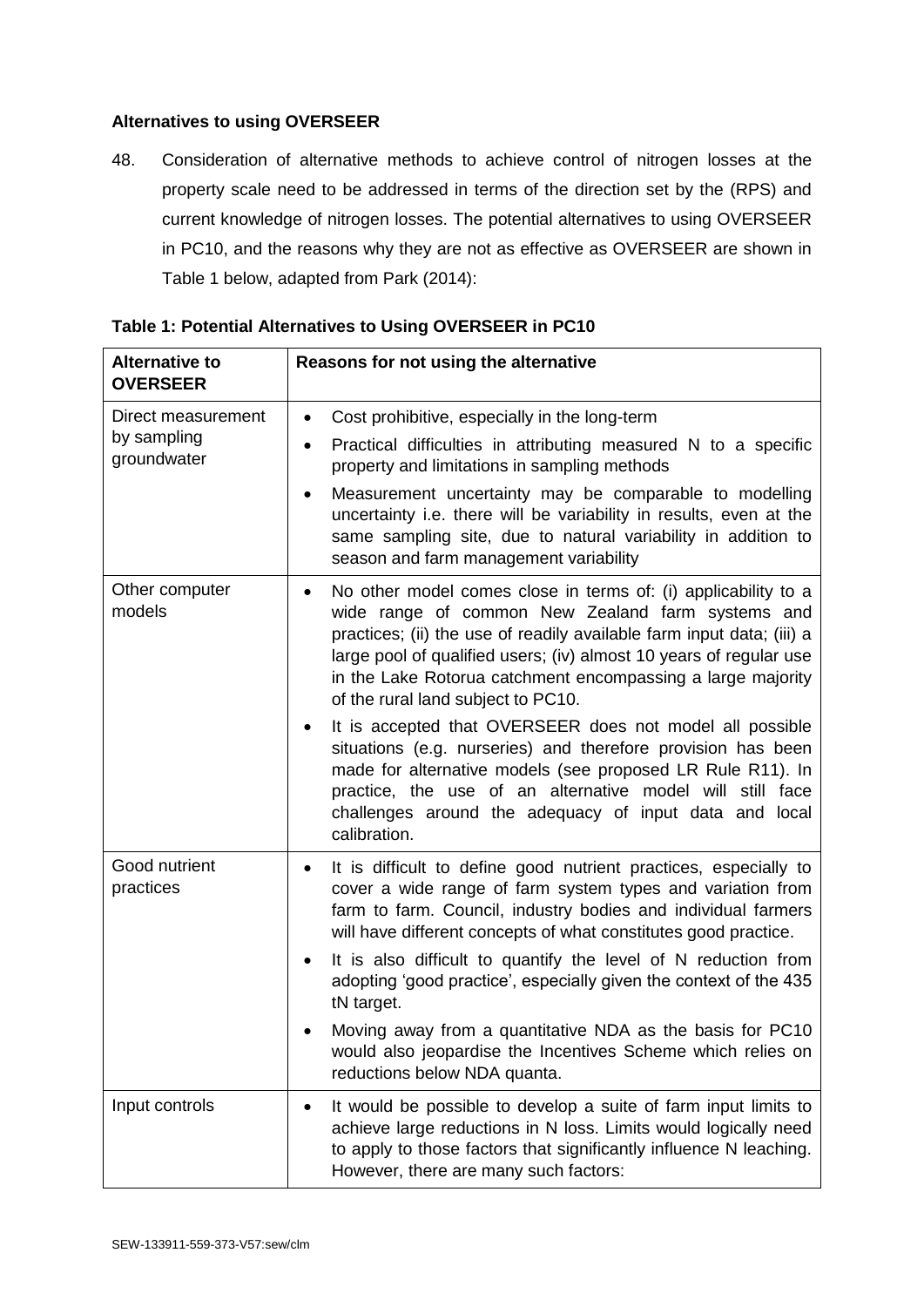| stocking rate and stock type<br>$\circ$                                                                                                                                                                            |
|--------------------------------------------------------------------------------------------------------------------------------------------------------------------------------------------------------------------|
| fertiliser type, rate and timing<br>$\circ$                                                                                                                                                                        |
| area of crop, cropping practice and feeding regime<br>$\circ$                                                                                                                                                      |
| wintering practices<br>$\circ$                                                                                                                                                                                     |
| the amount and type of imported feed<br>$\circ$                                                                                                                                                                    |
| constraints on land use change.<br>$\circ$                                                                                                                                                                         |
| These limits would need to be set to accommodate a wide<br>variety of farm systems and biophysical conditions i.e. they<br>would be relatively complex with multiple weighting factors and<br>caveats              |
| As a potential input control system became more sophisticated,<br>the closer it would get to replicating OVERSEER, but without<br>the robustness, flexibility and institutional support that goes<br>with OVERSEER |
| Input controls would be fixed for the life of the plan and<br>therefore be inflexible and stifle farmer innovation                                                                                                 |

<span id="page-16-0"></span>49. PC10 is not inflexible on using OVERSEER – it does provide for the use of alternatives to OVERSEER via policy LR P14 and rule LR R11 for situations where a property cannot be readily modelled by OVERSEER.

### **Managing OVERSEER version changes with the reference file method**

- <span id="page-16-1"></span>50. The reference file method is described in Schedule LR Five. There are five reference files covering the five land uses that form the basis of the N allocation scheme in PC10's Schedule One. These land uses are: Drystock; Dairy; Plantation forestry; Native forestry; House block (i.e. rural houses with on-site waste treatment). Amendments to Schedule LR Five are recommended in Council's s42A report to clarify that there are five reference files in total, not two (drystock and dairy)  $-1$ support this clarification. The drystock and dairy reference files are described in detail in Perrin Ag Consultants report 'Methodology for creation of NDA reference files and stocking rate table Version 2' (February 2016) and in the evidence of Mr MacCormick.
- <span id="page-16-2"></span>51. Several submissions raised concerns that the drystock and dairy reference files were based on 'hypothetical 2032 future' farm systems and are not representative of current practices e.g. the reference files exclude cropping. This issue was discussed with several submitters at a meeting convened by Ms Burton on 15 September 2016, along with data analysis (prepared by Mr MacCormick) indicating the dairy reference file was not proportionally tracking the average of (available) dairy Rule 11 benchmark file N loss rates across recent OVERSEER version updates. The meeting consensus was to identify the cause of the non-proportional dairy tracking and to reconfigure both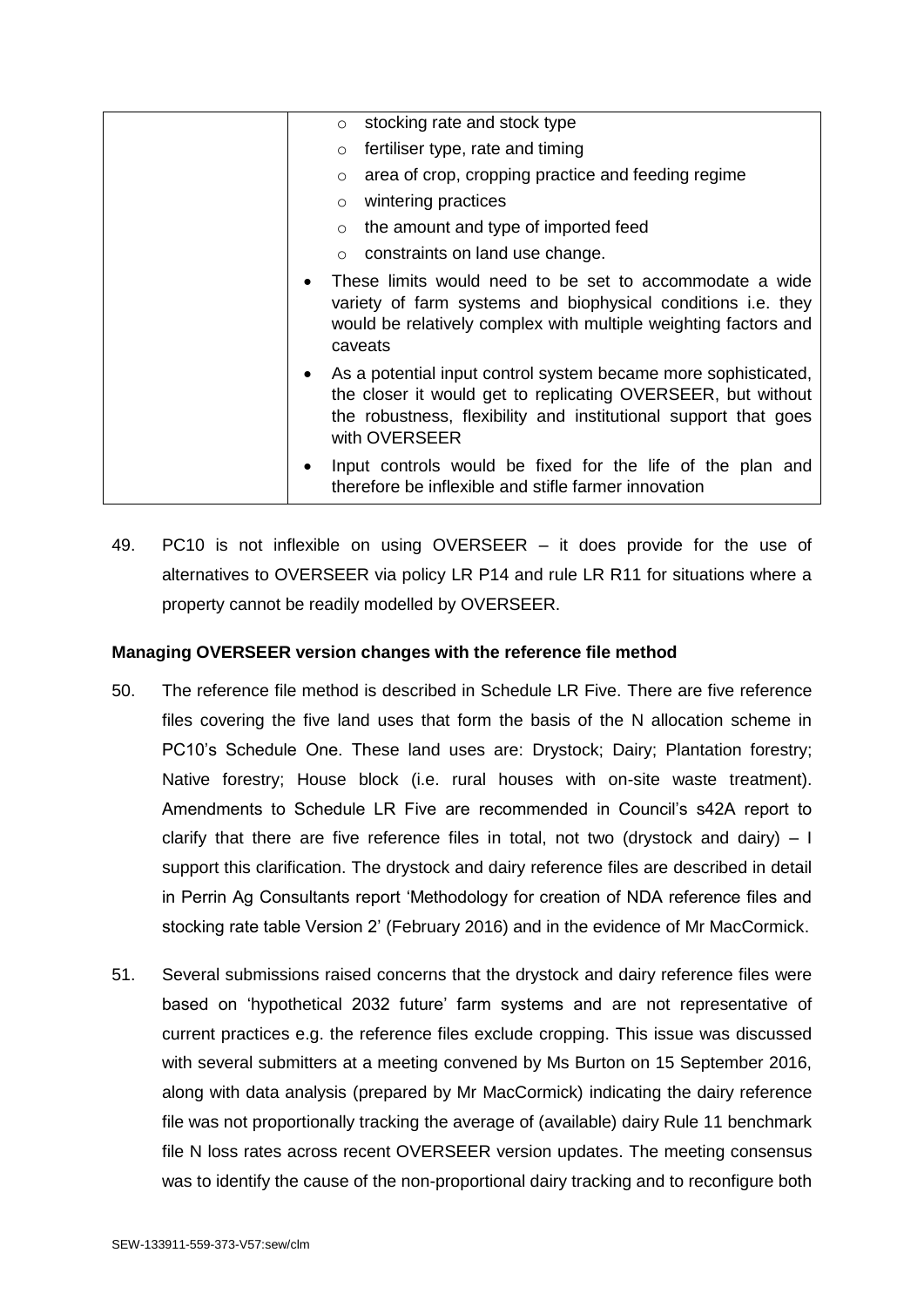dairy and drystock reference files to be representative of their respective benchmark datasets. These matters have been addressed in the evidence of Mr Matheson and Mr MacCormick and I concur with their recommendations to adopt amended reference files that generally represent the average of dairy and drystock benchmark farm systems.

- 52. The challenges associated with OVERSEER version management are covered earlier (para [32](#page-9-0) to [35\)](#page-10-0). The reference file method manages these challenges as follows:
	- (a) The reference files simulate a plausible 2032 farm system with lower N inputs (fertiliser and feed) and lower stocking rates than most current farm systems. As real farms get closer to their 2032 NDAs, many will also adopt lower input systems and therefore begin to resemble reference file farm system to a greater degree than their current (2016) farm system.
	- (b) The reference files deliberately avoid cropping despite this being relatively common in current Rotorua farm systems, albeit covering modest areas<sup>11</sup>. However, there has been more volatility across OVERSEER versions for crop block N losses than for pastoral blocks. Therefore, omitting crop blocks from the reference files reduces N loss volatility.
	- (c) The regulatory N limits for the 2022 MRT, 2027 MRT and 2032 are critical to determining each property's NMP. All NMPs have a five year life unless the property owner chooses to update them earlier e.g. to reflect a farm system change not anticipated when the NMP was written, including N trading. Therefore, the reference file system and its impact on regulatory N limits is only critical when NMPs are updated i.e. generally every five years.
	- (d) Rule compliance is anticipated to focus on the actions in the NMP in the first instance and these are not adjusted to reflect OVERSEER updates except when the NMP needs to be formally renewed. If there is a non-compliance with one or more specified NMP parameters (e.g. stock numbers), then Council staff may require an OVERSEER assessment to check compliance against the relevant quantitative N limit. This limit would need to be adjusted in accordance with the latest OVERSEER version reference file N loss and the relevant % value determined in the initial allocation.

-

 $11$  An assessment in 2013 of 13 Rotorua dairy farms showed an average fodder crop areas were 6% in 2001-2004 and 4% in 2012-2013 – [see SFF report](http://www.rotoruafarmers.org.nz/?p=2159) by Kingi et al (2015).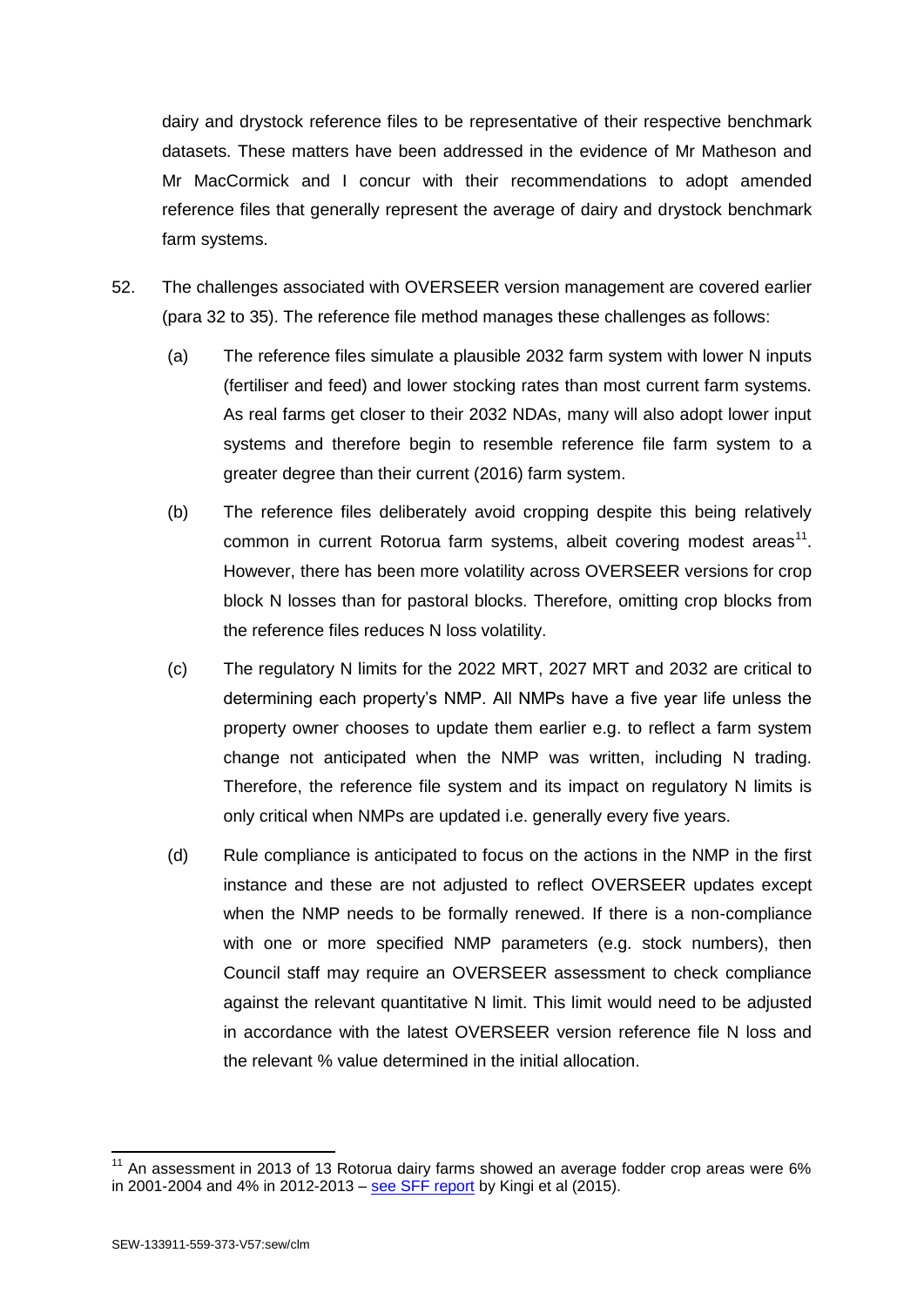<span id="page-18-2"></span>53. There are alternative methods to manage OVERSEER version updates, other than the use of reference files. These alternative methods and the reasons for not adopting them are set out in Table 2 below. More general methods to managing version updates (e.g. lock in a single version) are covered in paragraph [34](#page-10-1) of my evidence.

#### **Table 2: Alternative to the reference file method**

| <b>Alternative method</b>                                                                                                                       | Reasons for not using the alternative                                                                                                                                                                                                                                                                                                                                                                                                                                                                                                                                                                                                                                                                                                                                                                                                                                                             |
|-------------------------------------------------------------------------------------------------------------------------------------------------|---------------------------------------------------------------------------------------------------------------------------------------------------------------------------------------------------------------------------------------------------------------------------------------------------------------------------------------------------------------------------------------------------------------------------------------------------------------------------------------------------------------------------------------------------------------------------------------------------------------------------------------------------------------------------------------------------------------------------------------------------------------------------------------------------------------------------------------------------------------------------------------------------|
| Maintain individual<br>property 'Starting<br>Point' files to enable<br>ongoing<br>reassessment of that<br>properties N limits                   | Many smaller properties and those in the 'new' groundwater<br>$\bullet$<br>zone were never benchmarked and therefore they do not<br>have a 'starting point' file to update<br>Since the end of the Rule 11 benchmarking period (June<br>$\bullet$<br>2014), many properties have changed ownership or land use<br>or size (due to subdivision and/or leases ending or beginning)<br>and therefore the 'starting point' file may bear little<br>relationship to the current property's status<br>The logistics of maintaining many individual property files in<br>$\bullet$<br>perpetuity are difficult and costly. Staff experience with the<br>Rule 11 set of files has shown that file updating sometimes<br>requires changes to file inputs to enable the file to run in a<br>new version i.e. it is not a simple 'batch update' procedure<br>(see Mr MacCormick's evidence for more detail). |
| Do not adjust<br>property N limits                                                                                                              | This approach ignores the impact of version changes on<br>$\bullet$<br>property limits which would become easier or harder to meet<br>over time in an unpredictable manner, creating uncertainty for<br>landowners and overall catchment N reduction targets.                                                                                                                                                                                                                                                                                                                                                                                                                                                                                                                                                                                                                                     |
| Adopt a 'farm portal'<br>method similar to<br>Environment<br>Canterbury's Plan<br>Change 3 to the<br>Canterbury Land and<br>Water Regional Plan | The PC10 reference file method has some similarities to<br>$\bullet$<br>Ecan's Farm Portal i.e. maintaining broad relativity of<br>regulatory N limits across version updates. However, the<br>Lake Rotorua catchment has much less diversity in farm<br>systems and biophysical conditions and therefore does not<br>need the complexity of the Farm Portal system.<br>PC10 is based on sector specific reductions, not a mix of<br>$\bullet$<br>good management practice loss rates and reductions as in<br>Ecan's Plan Change 3.                                                                                                                                                                                                                                                                                                                                                               |

- <span id="page-18-1"></span>54. Ongoing OVERSEER development means progressive improvements to the model's predictive capability, even though the accompanying changes cause concerns for regulators and landowners. The value of improved science, including potential mitigations, outweighs the problems of changing N outputs
- <span id="page-18-0"></span>55. To summarise, the reasons for adopting the reference file method are: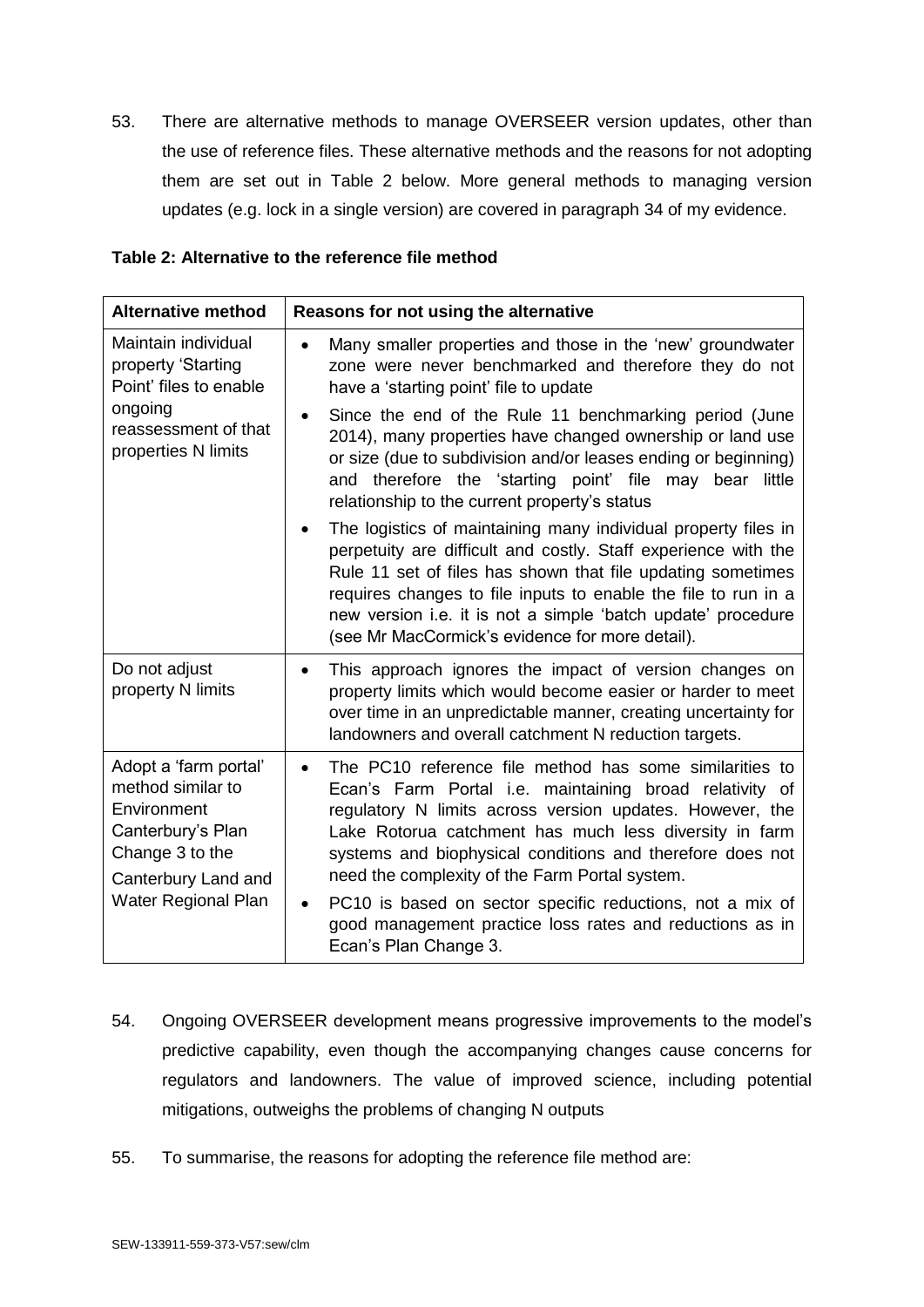- (a) To allow the latest version of OVERSEER to be used with the 'best science', the fullest array of mitigations and model functionality, and the largest number of independent qualified expert users, all whilst;
- (b) Maintaining the relativity of the initial N allocation distribution, including the differential allocation basis for the dairy, drystock and forestry sectors, and;
- (c) Enabling a consistent, transparent, timely and cost-effective method of updating property N limits.

#### **Response to submissions**

- 56. The submitter concerns on the use of OVERSEER in PC10 (summarised in paragraph [21\)](#page-6-0) include that OVERSEER is not used appropriately, it does not cover enough land uses and/or mitigations and that OVERSEER derived N limits are not enforceable. In my opinion, PC10 does use OVERSEER appropriately and in recognition of its limitations. I therefore consider that no OVERSEER-related amendments to PC10 are needed, except for an improved reference file method as explained below.
- 57. Several submitters criticised the dairy and drystock reference files for being based on overly-simplified hypothetical 2032 farm systems. After notification and consequent to the release of OVERSEER version 6.2.3, it also became apparent that the dairy reference file N loss was behaving differently from the average of the dairy benchmark files (see Mr MacCormick's EIC para 45-58). The combination of submitter concerns and Council data analysis led to Mr Matheson developing a new reference file method (Perrin Ag, 2016a) based on 2001-04 benchmark data. I concur with the opinions of Mr Matheson and Mr MacCormick that the new reference file system is better than the 'notified' method.
- 58. Submitters also queried the treatment of plantation forestry in Schedule Five, notably that there was no flexibility if OVERSEER estimates of forestry N loss change (currently fixed within OVERSEER at a single value of 2.5 kgN/ha/yr). This concern is compounded by Schedule Five not adequately explaining that there are three reference files (in addition to the dairy and drystock files) to cover the land uses of plantation forestry, bush/scrub and house blocks. I concur with the recommendation by Ms Burton (s42A report) to replace the existing Table LR8 in Schedule Five with a new table that adequately described the reference file parameters for plantation forestry, bush/scrub and house blocks. This amendment is particularly relevant to plantation forestry as it is likely that OVERSEER will, in the next few years, link to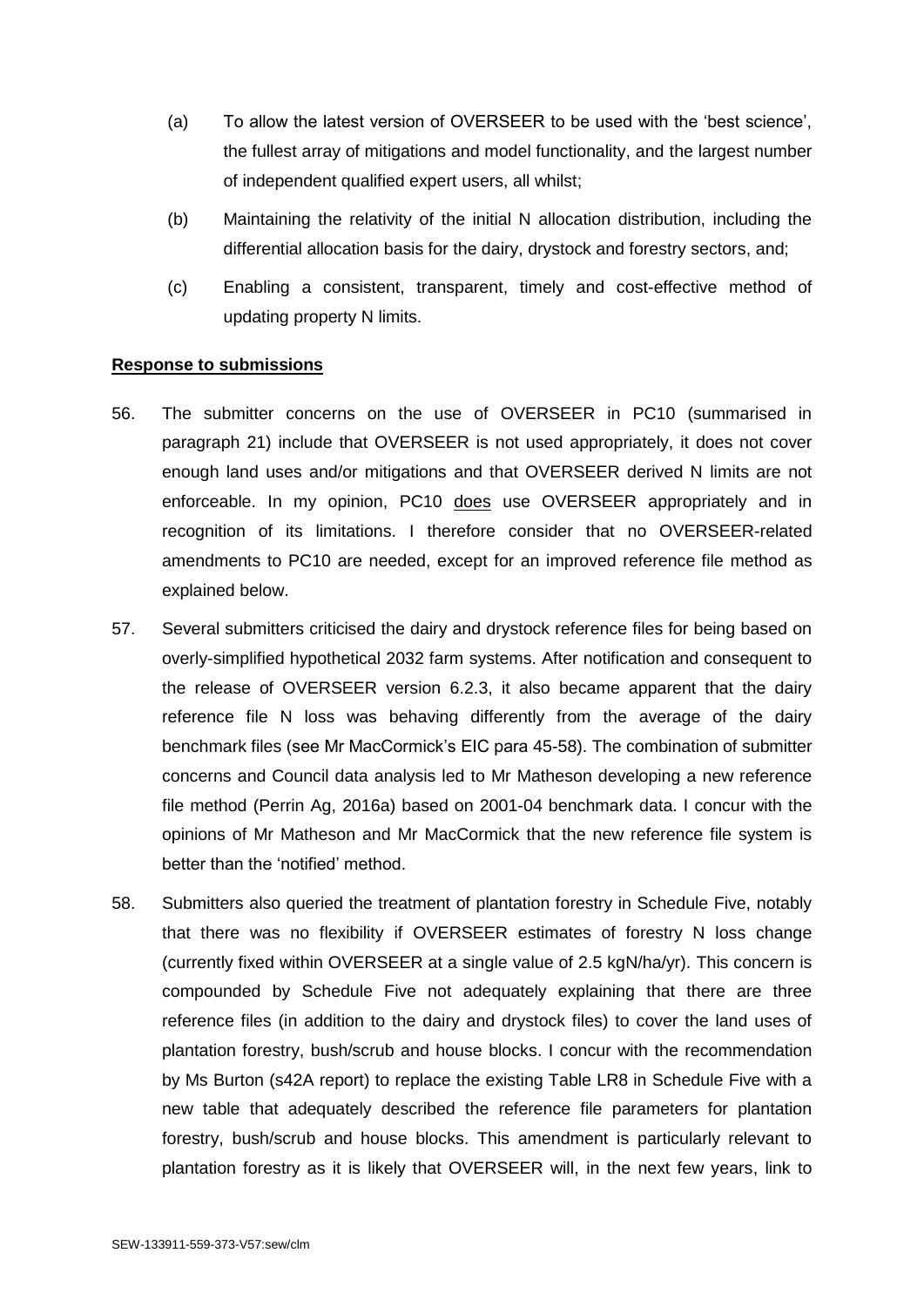'NuBalM' which is the forestry 'Nutrient Balance Model' developed by Scion. This will enable species, site, climate and management factors to be taken into account in estimates of N loss from plantation forestry.

### **Conclusion**

59. In my opinion, OVERSEER is used appropriately in PC10 to set N limits and to help determine compliance against those N limits, particularly through the intermediary mechanism of actions defined within a property NMP. It is also my opinion that the reference file method, subject to the modifications noted in my evidence (and canvassed in detail within the evidence of Mr Matheson and Mr MacCormick), will adequately manage OVERSEER version updates into the future.

### **Appendices**

- Appendix A is a reference list for documents used in this evidence
- Appendix B describes Simon Park's other contractual relationships regarding technical expertise related to this evidence
- Appendix C listing recommendations from 'Using Overseer within Rules for the Lake Rotorua Catchment' (Park, 2014).

# **Name: Simon Park**

**Date**: 17 January 2017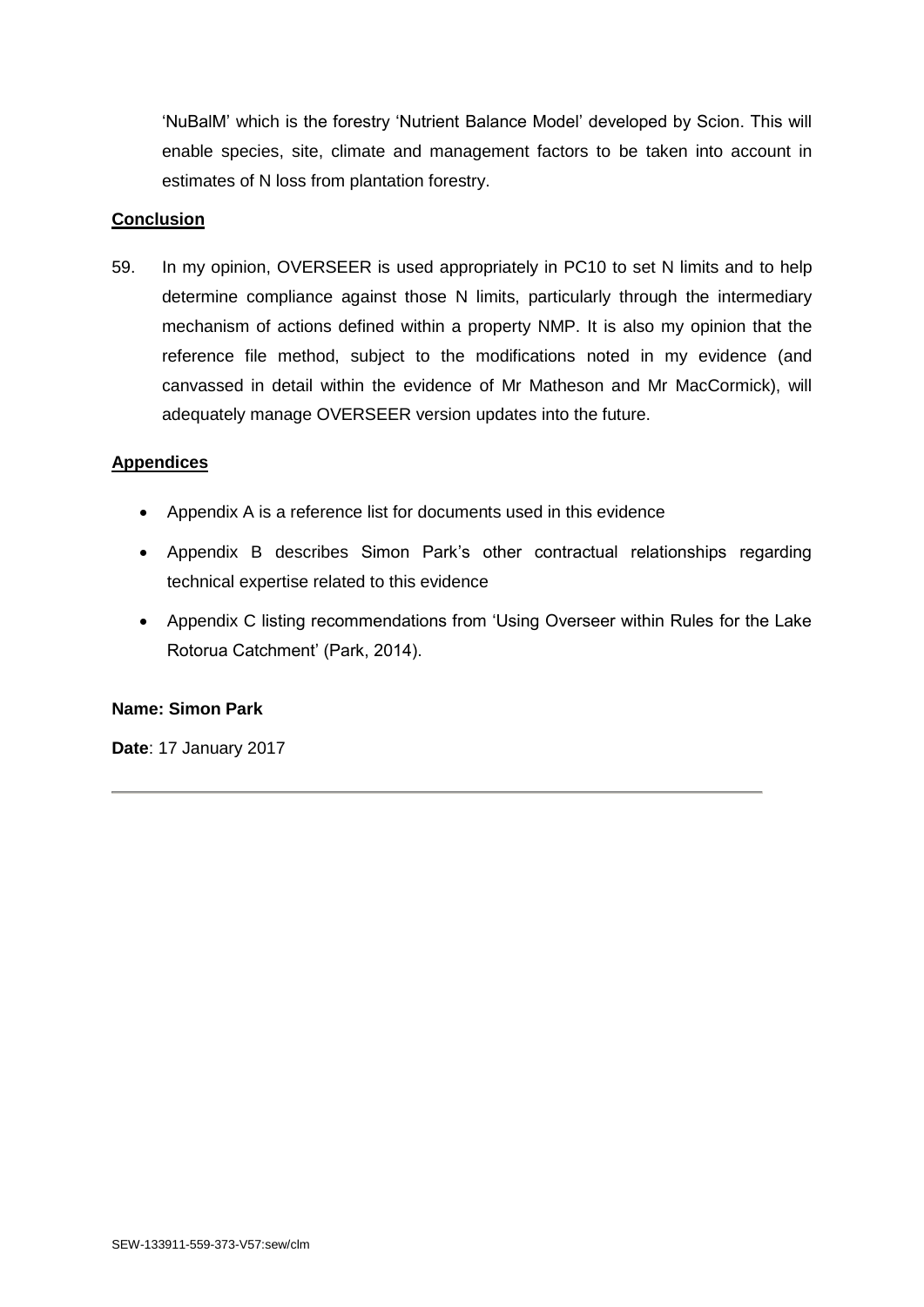# **Appendix A: References**

- Arbuckle, C. (2015) Stocktake of Regional Council Uses of OVERSEER®. Report no.001. Report prepared for MPI and BOPRC.
- Freeman M, Robson M, Lilburne L, McCallum-Clark M, Cooke A, & McNae D (2016): Using OVERSEER<sup>®</sup> in regulation - technical resources and guidance for the appropriate and consistent use of OVERSEER<sup>®</sup> by regional councils, August 2016. Report prepared by Freeman Environmental Ltd for the OVERSEER Guidance Project Board
- Kingi T, Park S and Scarsbrook M (2012): Solutions for a Sustainable Lake Rotorua: The [Farmers' Perspective.](http://www.massey.ac.nz/~flrc/workshops/12/Manuscripts/Kingi_2012.pdf) FLRC Proceedings 2012.
- OVERSEER Ltd (2016): OVERSEER® Best Practice Data Input Standards, OVERSEER Version 6.2.3, November 2016, retrieved 29 November 2016 from [www.overseer.org.nz/user-guides](http://www.overseer.org.nz/user-guides)
- Park S (2014): [Using OVERSEER within Rules for the Lake Rotorua Catchment.](http://www.rotorualakes.co.nz/vdb/document/694) Headway Ltd., Report prepared for Bay of Plenty Regional Council.
- Park S, Kingi T, Morrell S, Matheson L and Ledgard S (2014): [Nitrogen Losses from](http://www.massey.ac.nz/~flrc/workshops/14/Manuscripts/Paper_Park_2014.pdf) Lake Rotorua Dairy Farms - [Modelling, Measuring and](http://www.massey.ac.nz/~flrc/workshops/14/Manuscripts/Paper_Park_2014.pdf) Engagement. FLRC Proceedings 2014.
- Perrin Ag Consultants Ltd (2016): Methodology for creation of NDA reference files and stocking rate table Version 2. Report to Bay of Plenty Regional Council dated February 2016.
- Perrin Ag Consultants Ltd (2016a): Methodology for and output from further revision of NDA reference files. Report to Bay of Plenty Regional Council dated December 2016.
- Shepherd, M., Wheeler, D., Selbie, D., Buckthought, L. & Freeman, M. (2013) [OVERSEER](http://www.massey.ac.nz/~flrc/workshops/13/Manuscripts/Paper_Shepherd_2_2013.pdf)<sup>®</sup>: [accuracy, precision, error and uncertainty.](http://www.massey.ac.nz/~flrc/workshops/13/Manuscripts/Paper_Shepherd_2_2013.pdf) In: Currie, L. D. & Christensen, C. L. (eds.) Accurate and efficient use of nutrients on farms. Fertilizer and Lime Research Centre, Massey University, Palmerston North, New Zealand.
- Watkins, N. & Selbie D. (2015) [Technical description of OVERSEER for Regional Councils.](http://overseer.org.nz/files/download/3575c5f091157fe) AgResearch Contract Report RE500/2015/084.

### **Appendix B: Simon Park's other contractual relationships regarding technical expertise related to this evidence**

- 60. I contracted with Ballance Agri-Nutrients Ltd in 2010 to help write a funding application to the Primary Growth Partnership (PGP) which is managed by Ministry for Primary Industries. The approved application became known as 'Clearview' and it includes the development of the nutrient management tools 'MitAgator' (focusing on contaminant Critical Source Areas) and 'N-Guru' (optimising soil and fertiliser nitrogen).
- 61. I contracted with the Fertiliser Association of New Zealand (FANZ) in 2011-2012 to prepare another PGP application that canvassed aspects of OVERSEER's development and use and the certification of its users. While the PGP application was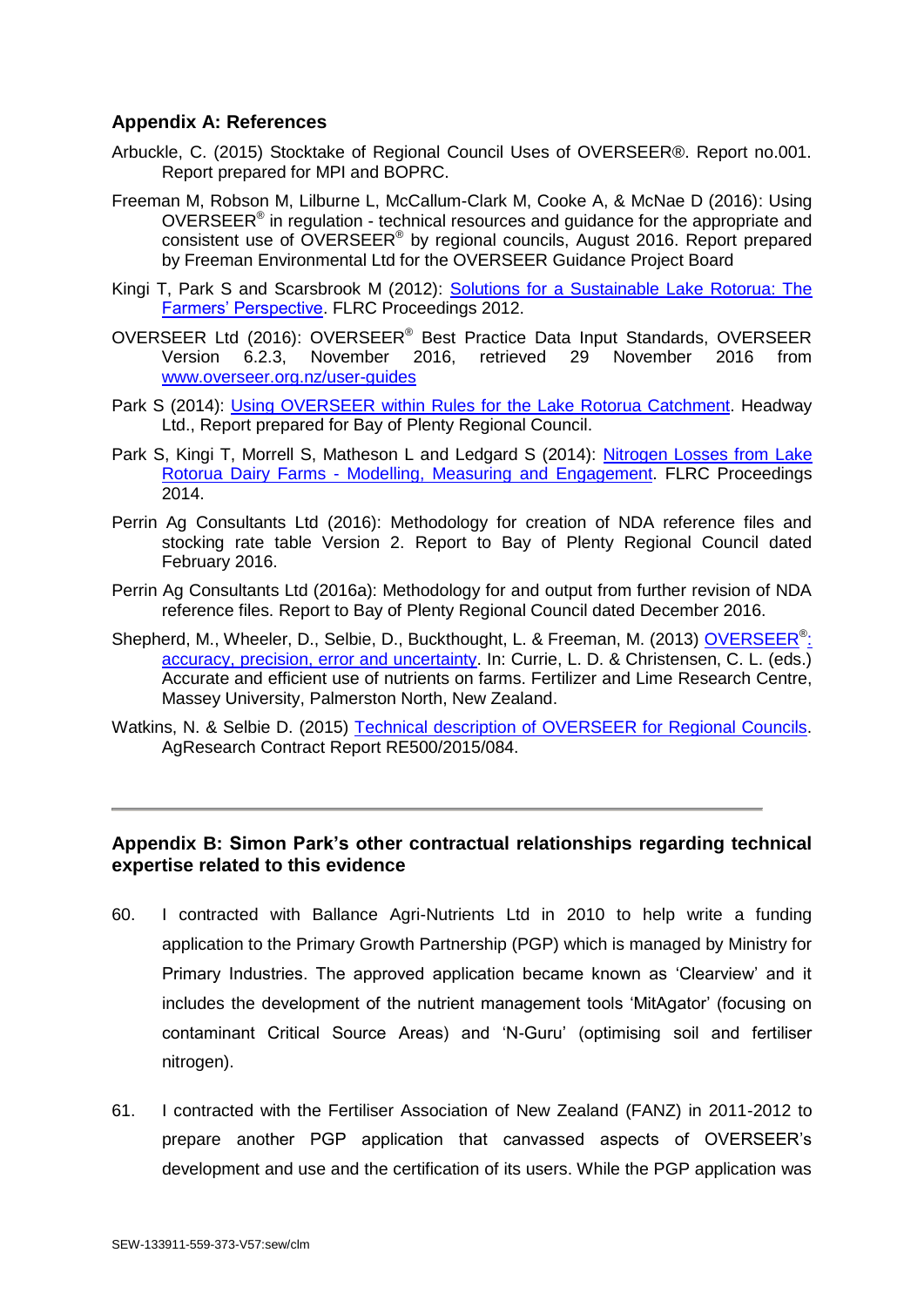unsuccessful, FANZ decided to establish a certification scheme under its subsidiary 'Nutrient Management Adviser Certification Programme Ltd' (NMACP Ltd). In mid-2016, I was contracted by NMACP Ltd to write a 'RMA module' for the continuing professional development of nutrient advisers. I intend to carry out further consultancy work with FANZ.

- 62. I contracted with Dairy NZ in late 2011 to provide support services to the recently formed Lake Rotorua Primary Producers Collective (the 'Collective'). In mid-2012 this minor support role was superseded by a contract with Bay of Plenty Regional Council and continued through to October 2015. The purpose of the support role was to assist farmer members to understand and engage with nutrient policy and the associated science. I participated in numerous Collective meetings and helped them to develop their 2013 nitrogen allocation proposal under direction by the Collective's then Chairman, Dr Tanira Kingi. I always took care to remind the Collective's leadership that I was working with them on behalf of BOPRC to achieve the statutory targets in the Regional Policy Statement, specifically to achieve the lake annual nitrogen load of 435 tonnes by 2032.
- 63. In 2014 Landconnect Ltd developed the Collective's website [www.rotoruafarmers.org.nz](http://www.rotoruafarmers.org.nz/) and regular e-news as part of the support contract with BOPRC. This technical work was carried out by my partner (and Landconnect codirector) Maggie Hope. Although I am no longer personally involved in any Collective support role, Landconnect (through Maggie Hope) continues to provide web technical support to the Collective under a separate contract for services (funded by the Collective).
- 64. I contracted with AgResearch from 2012 to 2015 to assist with managing the Sustainable Farming Fund (SFF) project 'Meeting nutrient loss targets on dairy farms in the Lake Rotorua catchment'. This project was initiated in 2011 by Rotorua dairy farmers shortly before they formalised the Collective as an incorporated society. Dr Tanira Kingi (then employed by AgResearch) was the project leader and I assisted him with project documentation, progress reports, liaison work and field days.